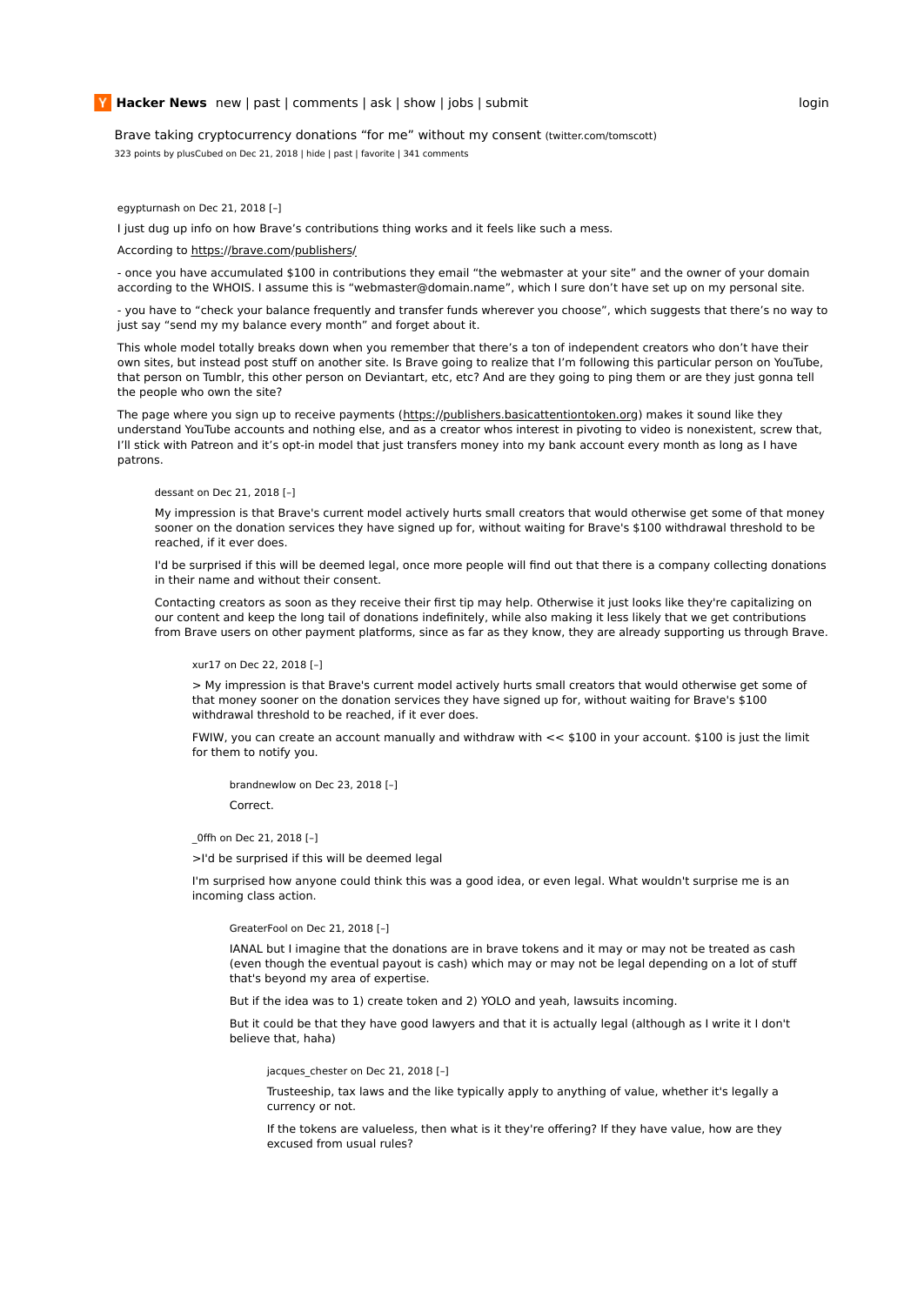# londons\_explore on Dec 22, 2018 [–]

Presumably the same way supermarket vouchers have a cash value of \$0.0000001

londons\_explore on Dec 22, 2018 [–] Presumably the same way supermarket vouchers have a cash vale of \$0.0000001

#### brandnewlow on Dec 22, 2018 [–]

We hadn't considered that many creators would interpret our UI/UX as "solicitation" vs. "letting a user do a thing they want to do in our browser."

In any event, the confusion is 100% our fault and we're working on updating the UI and language to be clear based on all the feedback we've gotten. We must do better.

# cfabbro on Dec 23, 2018 [–]

# https://pbs.twimg.com/media/Du-Bo-rUYAAeU6b.png:large

Might I also recommend you update the language on the "tips" overlay itself to remove any implication the money is actually going to the creator when the truth is really that its being held by you, essentially in escrow, until they claim it... which they may never actually do. And even using "tips" to describe the process also seems rather misleading in this case too.

Also, automatically scraping a creator's profile picture and adding it to your own overlay to give yourself the appearance of legitimately representing them is incredibly misleading as well. So might I suggest you stop doing that too.

#### brandnewlow on Dec 23, 2018 [–]

We just posted up info about the hotfixes going live and I think you'll see your ideas!. This blog post lays out what we're doing: https://brave.com/rewards-update/

Thanks for your feedback and suggestions.

# egypturnash on Dec 21, 2018 [–]

As far as I know none of my fans have even heard of Brave, so they're probably giving me money via Patreon or the occasional commission (and I should probably make the Paypal tip jar a bit more prominent, as well as maybe setting up Ko-fi or its ilk someday). But if Brave finds money to start a serious publicity campaign and get new users then I can definitely see that being a problem.

Needs a lot better way for them to contact creators, too. Probably they need some actual humans figuring out contact methods for a few years of growth instead of just assuming that "webmaster@domain.name" will get to the right person, and slowly building solutions for multi-user platforms based on the overall revenue of those places.

(Wedging into multi-user platforms by blocking their ads also has the problem of who's gonna pay for the servers if all the ad money gets siphoned off by Brave.)

#### mthoms on Dec 22, 2018 [–]

Just to clarify, a content creator just needs to register with Brave once and all further contact will go through whichever channel they choose.

I suppose the presumption is, once (if) Brave reaches critical mass, or gets enough press, there won't be a monetizing content creator on the web who isn't aware of it.

My apologies if you know this already. It's just that the "whois" email is not really telling the full story. Unfortunately, this is the best (only?) option they've got to try and contact the creator at this point.

#### egypturnash on Dec 23, 2018 [–]

Like most creators I know, I've heard of ko-fi. I don't have an account there. I haven't felt it fits my working methods. They don't have a page to take money in my name, either.

I've heard of GoFundMe and don't have an account there, either. Now that they seem to be quite happy to take money from people making comics designed to "stick it to the libs" I kinda don't want to have an account there. They don't have a page in my name either.

"I don't want to do business with you, and I don't want to have an account so I can opt out of doing business with you" is, I feel, a valid attitude. Is anyone who hears about Facebook's "shadow profiles" happy to know that Facebook is tracking them despite them not using that site?

"Having a human find a contact method for a creator" is an option. It does not scale but how many times do I see people writing stuff here on HN that advises doing stuff that doesn't scale until you know it's worth automating it? If Brave wants their model to work they need to put the time into this kind of stuff. Hell, have the user who wants to pay a creator via Brave do it: "Hi! We don't have any contact information for this creator yet, and our automated methods can't find anything. Would you tell us how to contact this person?" And then not take money in the creator's name until they actually say yes.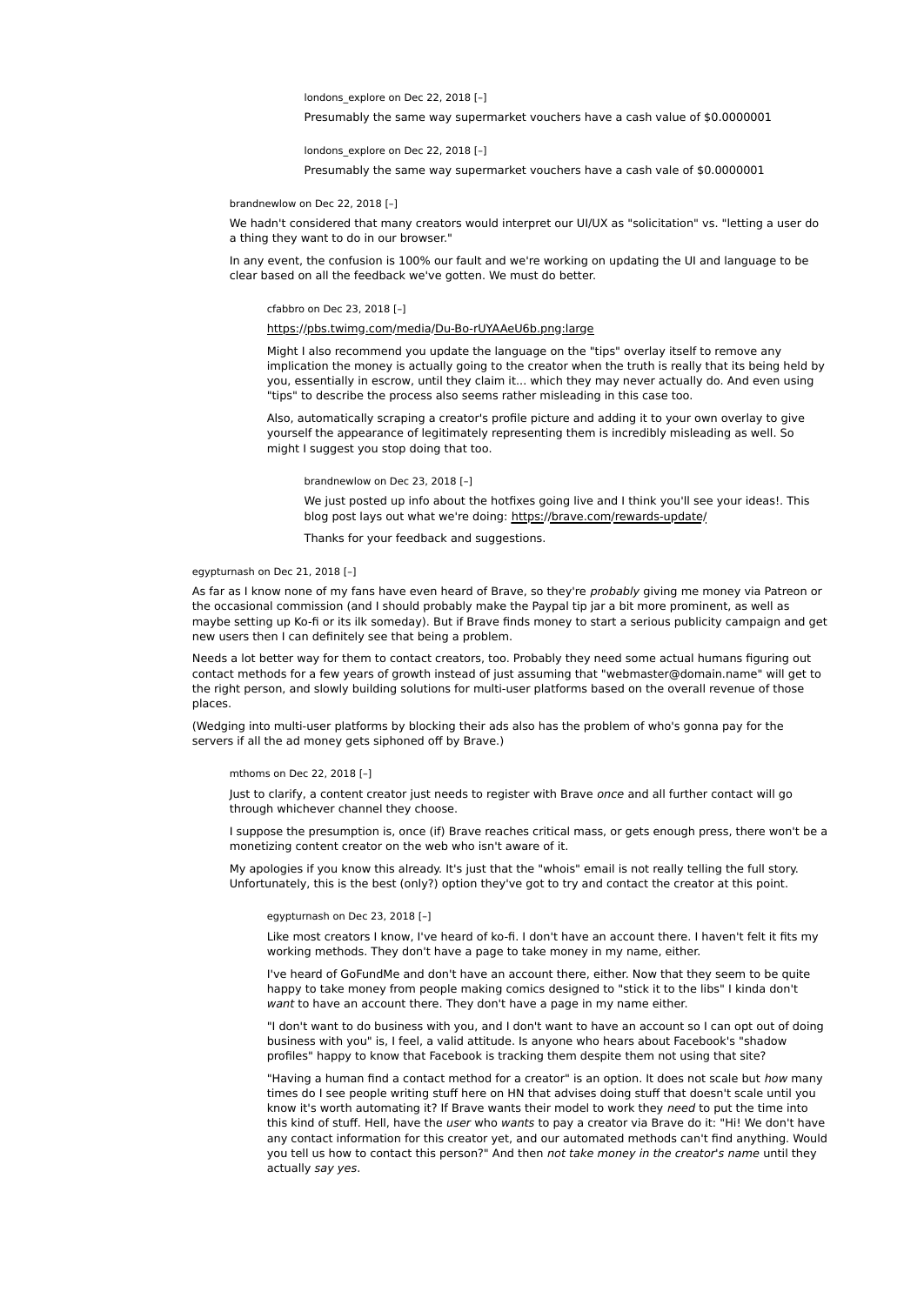brandnewlow on Dec 23, 2018 [–]

We just posted a list of the many changes we're pushing live to address the problems found in our UI: https://brave.com/rewards-update/ Thanks for your feedback.

isoskeles on Dec 21, 2018 [–]

> actively hurts

What do you think the word active means?

mattferderer on Dec 21, 2018 [–]

It's been a while since I started using Brave but I felt they were pretty up front with how the payments worked.

I do understand the frustration though of those who don't see this. Brave could warn visitors donating when the content owner hasn't set up Brave Payments. Brave could refund said money back to the visitor if it goes unclaimed after a while. Just random ideas from someone who actually likes their attempt.

jacques\_chester on Dec 21, 2018 [-]

My understanding is that automatically refunding as part of the agreement with the Brave user is probably workable.

Even more workable is to be opt-in only. That's what I would do (to the point that I developed a protocol that's purely opt-in).

brandnewlow on Dec 22, 2018 [–]

After all the very passionate feedback yesterday here and on Twitter, we're reworking things to make it clear who's participating in Brave Rewards and will receive tips and who's not and won't. We erred in shipping UI/UX that didn't make this clear enough. We're fixing this.

davidgerard on Dec 22, 2018 [–]

You erred in "opt-out" versus "opt-in". Literally your founder advocated this spammy method.

brandnewlow on Dec 22, 2018 [–]

We erred in making it appear non-participating creators had opted in at all when they have not.

brandnewlow on Dec 23, 2018 [–]

We just posted a list of the many changes we're pushing live to address the problems found in our UI: https://brave.com/rewards-update/

One of the items listed is looking into blocking all tips to unverified publishers altogether. We hear people's concerns and are going to look into it. In the meantime we've dropped all creative assets (photos) for unverified publishers and are also adding a clear alert saying unverified publishers are in fact not-participating yet in the program. Screenshots in the link. Thanks for your feedback and for caring about this being done properly.

jacques\_chester on Dec 23, 2018 [–]

It's good you are trying to listen to feedback. But do pay attention to a common thread: most publishers don't want opt-out, they want opt-in. I'm biased because I designed a different scheme[0] some time back which I guess in some universes would have made me a competitor.

So speaking as an alt-universe competitor, opt-in is the safest move. You can just as easily calculate an imaginary amount of money that would be collected and tell potential publishers that number (that was my plan, because of this exact scenario).

One more thing:

you should lawyer up.

You need a firm with strengths in consumer law, trademarks, charities fraud and trusts law, preferably able to opine across each of your physical HQ jurisdiction, the governing-law jurisdiction in your ToS and wherever Tom Scott lives.

[0] https://patents.google.com/patent/US9853964B2

duxup on Dec 21, 2018 [–]

That sounds so clumsy that I suspect they really don't care / want folks to fail to collect.

egypturnash on Dec 21, 2018 [–]

Yeah I suspect this is part of their overall revenue model.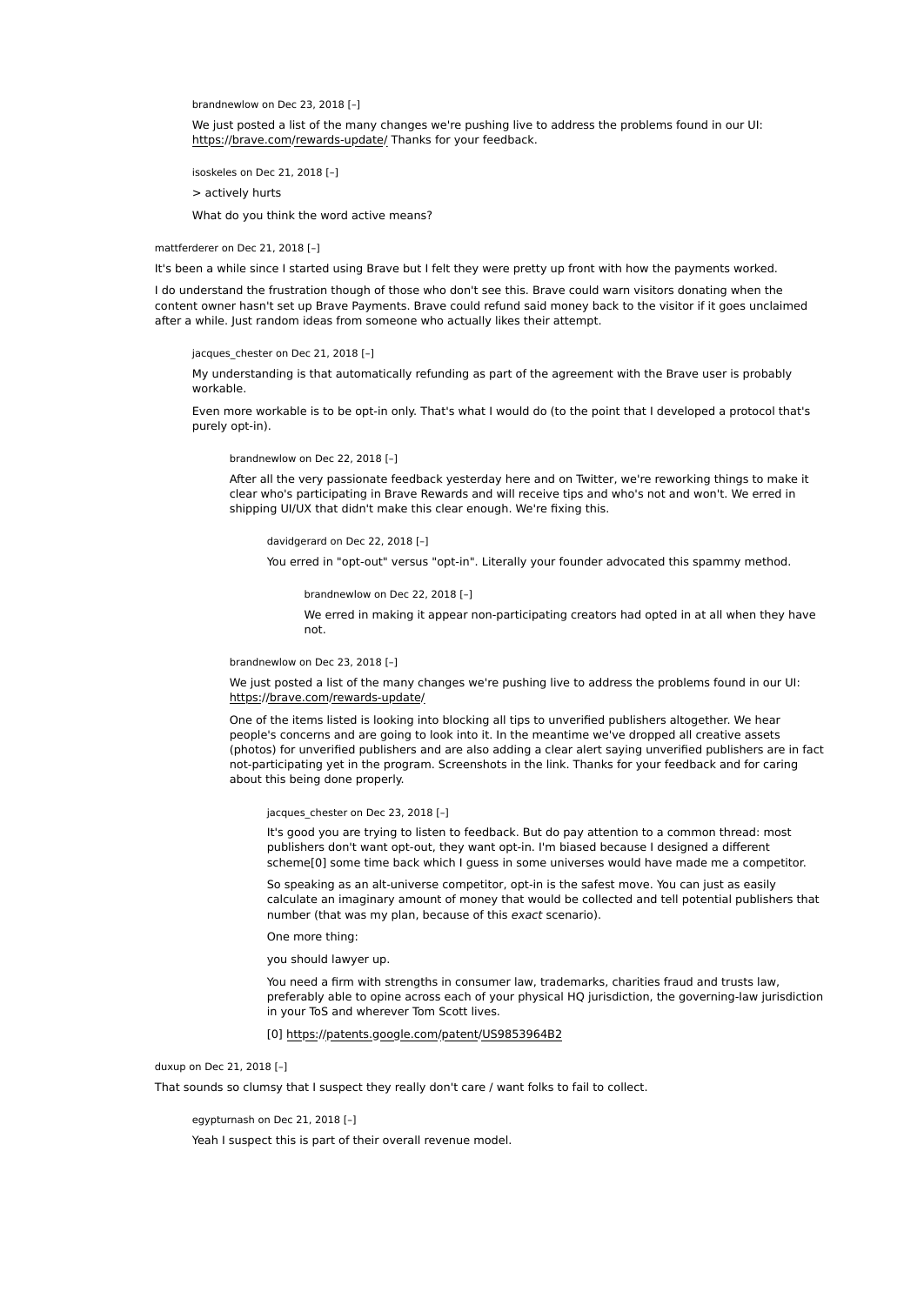### brandnewlow on Dec 21, 2018 [–]

Honest question: Why do you suspect that? (I work at Brave. We're all very, very nerdy here. It'd be helpful to understand why a fellow nerd suspects we're up to no good.)

#### britch on Dec 21, 2018 [–]

You're taking money for people without a good way of getting it to them (or ensuring that they want the money at all).

My friend Mark had an accident and I think he needs help paying for it. Would you give me some money to help Mark pay for his medical bills? Thank you, I'll just put it in my bank account until Mark asks me for the it.

Trust me, I'm trying very hard to let Mark know I have money for him. I'm going to send a letter to his parent's house so he knows that I have money for him, but only when I get \$100. In the mean time I'll just hold on to the money.

Oh Mark never got the money you gave me to give to him?

Well, you only gave me \$75 so I never sent him a letter.

Well, it turns out Mark isn't on speaking terms with his parents, so he never got the letter.

Well, he has health insurance and didn't need the money after all.

Where's the money now? I guess it's still in my bank account. No you can't have it back.

### trhway on Dec 21, 2018 [–]

>My friend Mark

i'm thinking about starting to accept money on behalf of Hollywood stars like say Tom Cruise. Once \$10M is collected (obviously there is no point in bothering Tom with lesser sums) i will do my best to deliver the money to him.

#### berbec on Dec 22, 2018 [–]

I find it interesting this was not responded to as it is a great and easily understood description of how one could see Brave as a scam.

#### brandnewlow on Dec 22, 2018 [–]

Response posted above! I was waiting to make sure I understood what actions we are taking in response to all the feedback.

#### brandnewlow on Dec 22, 2018 [–]

This was not our intention.

We shipped a UI/UX that was confusing. We originally used checkmarks to denote creators participating in the program but did not have clear language or markers for creators not participating in then program. Many have pointed out the problem with that, which is helpful!

That's all being updated now and will hopefully roll out very soon. We've heard the feedback and will make sure no creator assets are used for non-verified creators, that it's clear nonparticipating creators are not in fact participating, and that any tips sent their way will not in fact reach them unless they choose to participate. We're also adding more clarification around what happens to funds "tipped" to non-participating creators.

We want it to be clear if Mark is part of Brave Rewards or not.

#### 43920 on Dec 22, 2018 [–]

Why do you even allow donations to "non-verified" websites at all? As far as I can tell, there really isn't any legitimate reason for this, other than forcing website owners to sign up for your payment system.

#### brandnewlow on Dec 23, 2018 [–]

This is a fair question that's being discussed internally as a consequence of the feedback we're hearing from everyone.

Brave is about to push up a number of hotfixes to our code that address people's concerns. You can read about them here: https://brave.com/rewardsupdate/

You'll see an express commitment to consider whether to completely block out tips to unverified creators/publishers. That's not a thing we could fix overnight but we're acknowledging it might be the best move and committing to looking into it.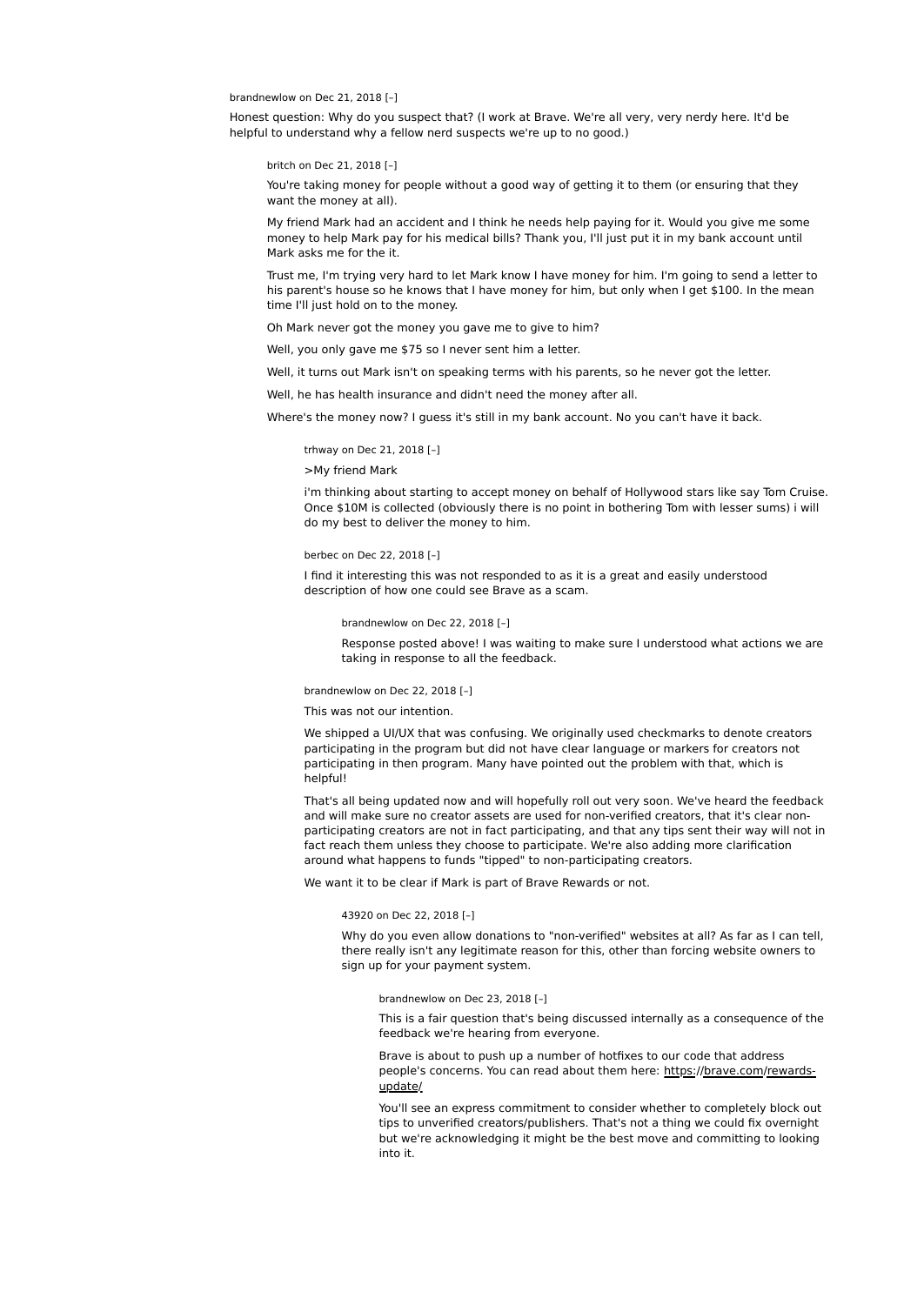mthoms on Dec 22, 2018 [–]

>Where's the money now? I guess it's still in my bank account. No you can't have it back.

Except the money goes back to the Brave user pool and ends up in the hands of creators who have opted to participate. Brave's hope is that every content creator will eventually register to collect what's theirs. Their business model depends on it.

Before judging, please read their materials (and examine their pedigree). It's pretty clear they are thinking much, much bigger than what you're accusing them of. This a Google level play, not some two-bit micro-transaction scam (if anything, it's a little bit too ambitious).

This all goes without even mentioning the huge privacy gains to be had for end users if their model works. I encourage you to have a look into that as well if it's a topic you're interested in.

Time will tell if they succeed or fail. But if they fail, at least they'll do so "while daring greatly".

### niij on Dec 22, 2018 [–]

So people can donate to person X but if they don't claim it in time, the money is given away to all the other users that are using the service? That seems really shady to me that donations would be redirected like that. Either keep the money in escrow forever or don't take unsolicited donations without the person's consent in the first place.

# pushcx on Dec 21, 2018 [–]

# https://twitter.com/ummjackson/status/1076221401353207808

Your UI really looks like Tom Scott has signed up to receive donations through you, not like you've scraped his photo and name off twitter and written a fundraising plea with zero mention that he's never heard of you and that you won't even try to contact him until \$100 accumulates and then only half-assedly.

For most of us this is our first exposure to your model and UI, so that has set a very negative expectation. This looks like a scam and I'm now trying to figure out how to know if you've scammed any of my users without doing anything like installing Brave or signing up because your metrics probably count that as success rather than suspicion.

# pushcx on Dec 21, 2018 [–]

Also: your responses here, and Brendan Eich's on Twitter, seem to assume you are somewhere in the general brand feel of the EFF or Firefox. That this is a big misunderstanding of a clearly well-intentioned feature from familiar volunteers to the public interest.

You're nowhere near them. You're in the same mental headspace as ICO scams because you're also promising that if we give your cryptocurrency a bit of money the riches will rain down for everyone. You need to radically change your rhetorical approaches to this PR disaster (not to mention this "feature") if you hope to start building trust.

### brandnewlow on Dec 23, 2018 [–]

We've just published a post detailing the changes we're making to our UI in response to all the great criticism and feedback from the last 24 hours: https://brave.com /rewards-update/

These changes will make it very very clear when creators are not participating in Brave Rewards and will ensure no creator assets are being used.

In response to your other comments, I feel good assuming we're somewhere in the general brand feel of the EFF and Firefox. Brave has never once told people to speculate on the price of BAT (we get asked to do so about once a day and refuse because that's not what we're about). Also, yeah, we've shipped a browser used by 5m people a month around the world. There's a long way to go still but it's a start.

Thanks for your feedback.

#### bjl on Dec 23, 2018 [–]

> In response to your other comments, I feel good assuming we're somewhere in the general brand feel of the EFF and Firefox.

That's laughable. Trust me, among the people who know about Brave at all, you're associated more with Dentacoin and Bitconnect than EFF and Mozilla. I expect you'll have a rude awakening when you're searching for your next job and people decide they don't want to hire a scam artist.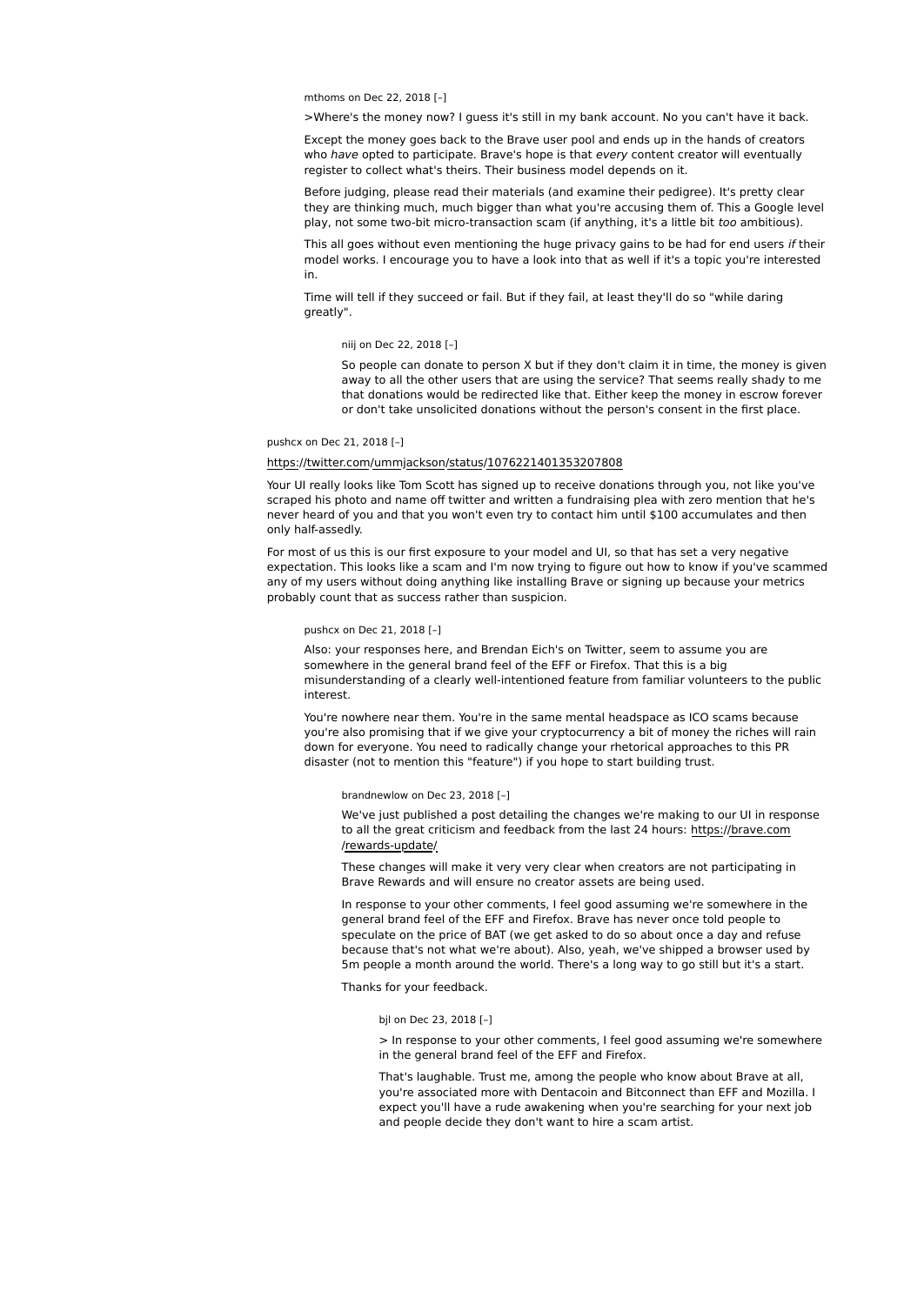# jacquesm on Dec 22, 2018 [–]

That doesn't just look like a scam. That is a scam. You can't just go collecting for causes without being empowered to do so. It's the same as people that go door to door collecting money for some charity when they are actually just going to spend it on their own stuff.

### brandnewlow on Dec 23, 2018 [–]

Hi Jacquesm. We had no intention to scam people. We shipped a confusing UI that should have been better thought out. In response to all the passionate feedback from creators our product team worked around the clock to push up a bunch of hotfixes that should go live tomorrow. You can read about them here: https://brave.com /rewards-update/

Thanks for jumping into the conversation. Also thanks for all the stories on HN over the years.

# pull my finger on Dec 23, 2018 [-]

The UI isn't the only problem. Take your blinders off. People don't want to be opted into a service like this. I believe it was intentional to make it "look" like everyone is already a part of this (see facebook's creating "shadow accounts" so people think everyone is already on there). This is a scammy move and you need to stop. If you don't think you can get your foot in the door in a new market space legitimately then just stick to making a browser and leave tips/funding to Patreon and others.

### brandnewlow on Dec 23, 2018 [–]

That's not true. We spent a lot of time designing the UI for verified creators and did not spend adequate time thinking through the UI for unverified creators. The changes being rolled out tomorrow will address the concerns that have been voiced. No one will look like they are participating in the program who isn't.

### oh\_sigh on Dec 22, 2018 [–]

The 'spend it on their own stuff' is the illegal part, not the going door to door collecting money part.

You most certainly can go door to door and solicit donations to a charity you have nothing to do with...as long as you actually fulfill the contract.

#### Doctor\_Fegg on Dec 22, 2018 [–]

You might want to cite your "most certainly" because I'm far from sure that's true in all jurisdictions.

#### brandnewlow on Dec 22, 2018 [–]

We agree it's confusing and are shipping updates very soon that will make it clear, driven by all the feedback we've received here and on Twitter. We didn't set out to confuse people but clearly we did. Not our intention. We will do better.

### notahacker on Dec 21, 2018 [–]

You invite users to donate to regularly purchase your cryptoassets whilst designing a dark pattern UX which indicates the cryptoassets are being distributed in a certain ratio amongst YouTubers and other content creators. Your website also falsely claims to be sending these assets to these content creators once a month and falsely claims that browser users can see how the assets have been distributed using this UX. In fact, only a small portion of the assets are actually distributed, and the browser user has no way of knowing whether their intended recipients receive anything.

Your investors are rewarded by the cryptoasset price rising from more people buying the tokens than selling them.

### Do you honestly not see the problem here?

And that's even before we get into the TOC which explicitly permit you to confiscate funds not claimed within 90 days for growth marketing use....

brandnewlow on Dec 23, 2018 [–]

We do see a problem here. It's unclear why people are assuming it was intentionally done vs. just poorly thought out UI.

We've spent a lot of time discussing the feedback from threads like this and tomorrow a bunch of changes will go live. Please take a look at this blog post detailing them: https://brave.com/rewards-update/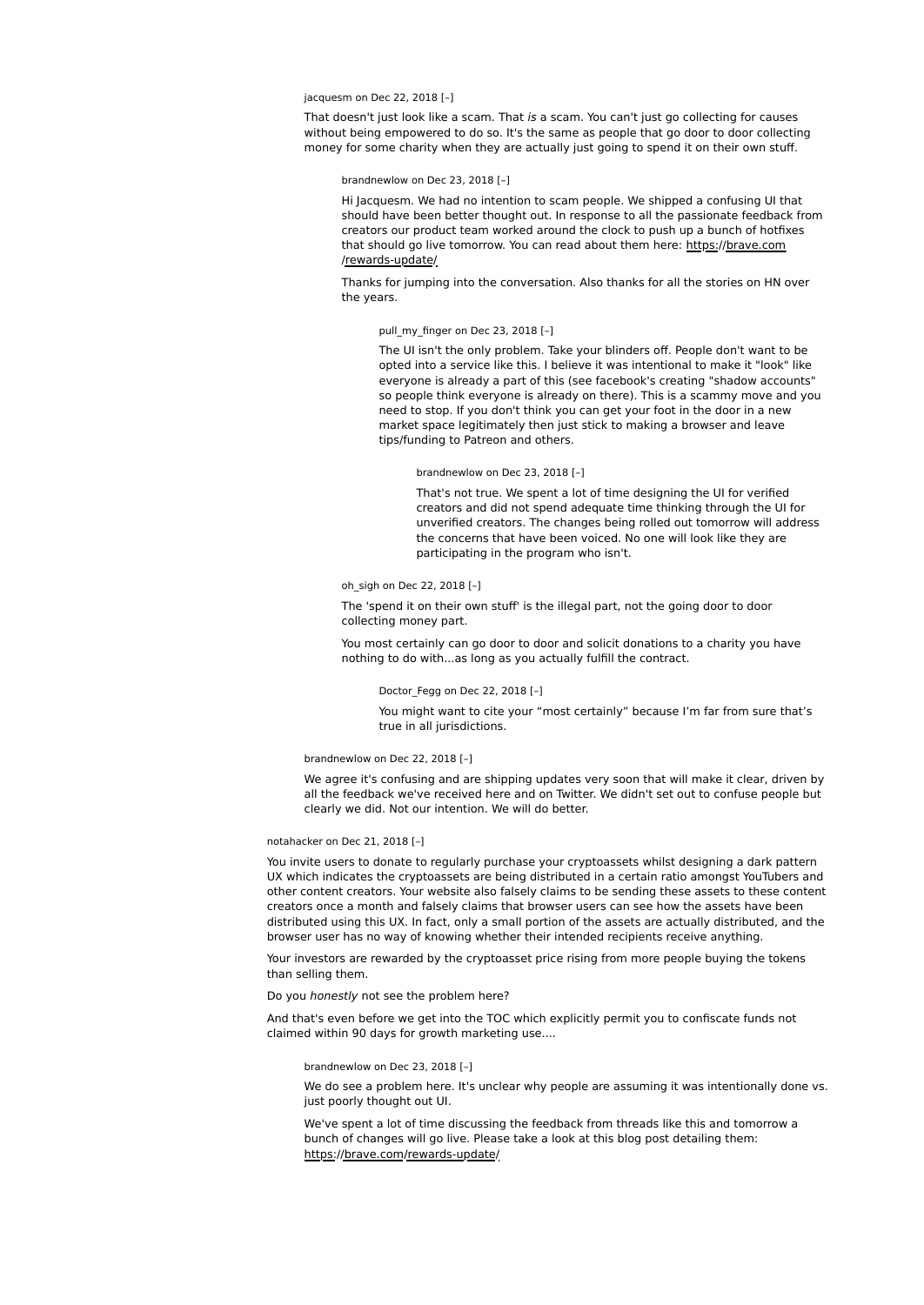MattGrommes on Dec 21, 2018 [-]

Even if Brave has the best interests of everyone at heart, this kind of thing has been tried many times and nobody is ever happy with it.

If the person doesn't want to make money from their fans, that's their choice and it's not cool to possibly mislead fans into thinking the person is taking their money.

It's a pain for people to have to constantly monitor all the random sites collecting money "for them". New services are popping up all the time, how are people supposed to keep track? No, Brave is not going to be able to find the correct way of contacting everyone.

If your service is great, why not make it opt-in and advertise it? Patreon succeeds because people want to sign up and make money from it when they're ready to do that. I believe you're all trying to do their right thing and not take anybody's money fraudulently but this isn't the right thing.

# jammygit on Dec 21, 2018 [–]

I would assume that the accumulating money waiting to be claimed is a carrot to get sites involved.

#### brandnewlow on Dec 23, 2018 [–]

We've just posted up a rundown on the changes we're implementing in response to feedback from threads like this. Please give it a look and see where it lands for you: https://brave.com /rewards-update/

We shipped confusing, poorly thought out UI, got a bunch of negative but really thoughtful feedback, and are moving quickly to get things fixed.

# egypturnash on Dec 21, 2018 [–]

Basically it feels like you are saying "we will take donations for you but tell you we are getting them in the most obscure ways possible, and we will certainly not make it easy for you to claim them".

Or to couch it in the form of a GenX nerd reference: if you're taking donations in my name, you're telling me about them by putting a note to that effect in a locked filing cabinet stuck in a disused lavatory with a sign on the door saying "Beware of the Leopard".

Realistically, I would say it'd look a lot less suspicious if you stopped taking donations for people until they have actually opted in. I'm on Patreon because one of my fans said "hey I really wanna start giving you money for your comics, would you set up a Patreon?", not because Patreon found my stuff and set up a tip jar for me.

Also automate the payouts, if I have ads on my stuff then I get money every so often as long as I've accumulated more than the minimum payout, but I have to remember to go check with Brave? Come on, it can't be more than a couple day's hacking to give a creator the option to say "pay me every month if I'm above \$minimum payout". (And if this is a thing you can now set up to happen regularly, there are webpages that need to be updated to reflect this.)

Obi Juan Kenobi on Dec 22, 2018 [-]

> why a fellow nerd suspects we're up to no good

You're taking money on peoples' behalf without their knowledge or permission.

What the fuck more is there to understand?

Here's the bright ethical line: don't accept any money unless you can be assured that you can provide it to the beneficiary. At least failing that, make it abundantly clear to donators that there's no reason whatsoever to expect the funds to actually go to the recipient.

The moral hazard is blindingly obvious: the worse you are at getting funds to where they should go, the more money you make.

This is going viral and it's time to talk to your lawyer about your personal liability in this clusterfuck.

#### brandnewlow on Dec 23, 2018 [–]

We've shipped a bunch of hotfixes to our UI in response to this thread and others. You can read about them here: https://brave.com/rewards-update/

Thanks for your feedback. We shipped UI that sent the wrong message about unverified creators. Understood. We're hustling to get fixes in place and talking more about what we can and should be doing.

# SamWhited on Dec 21, 2018 [–]

You're taking donations on other peoples behalf without their consent. That's the definition of "up to no good". Why would you assume you can do this and people will be okay with it?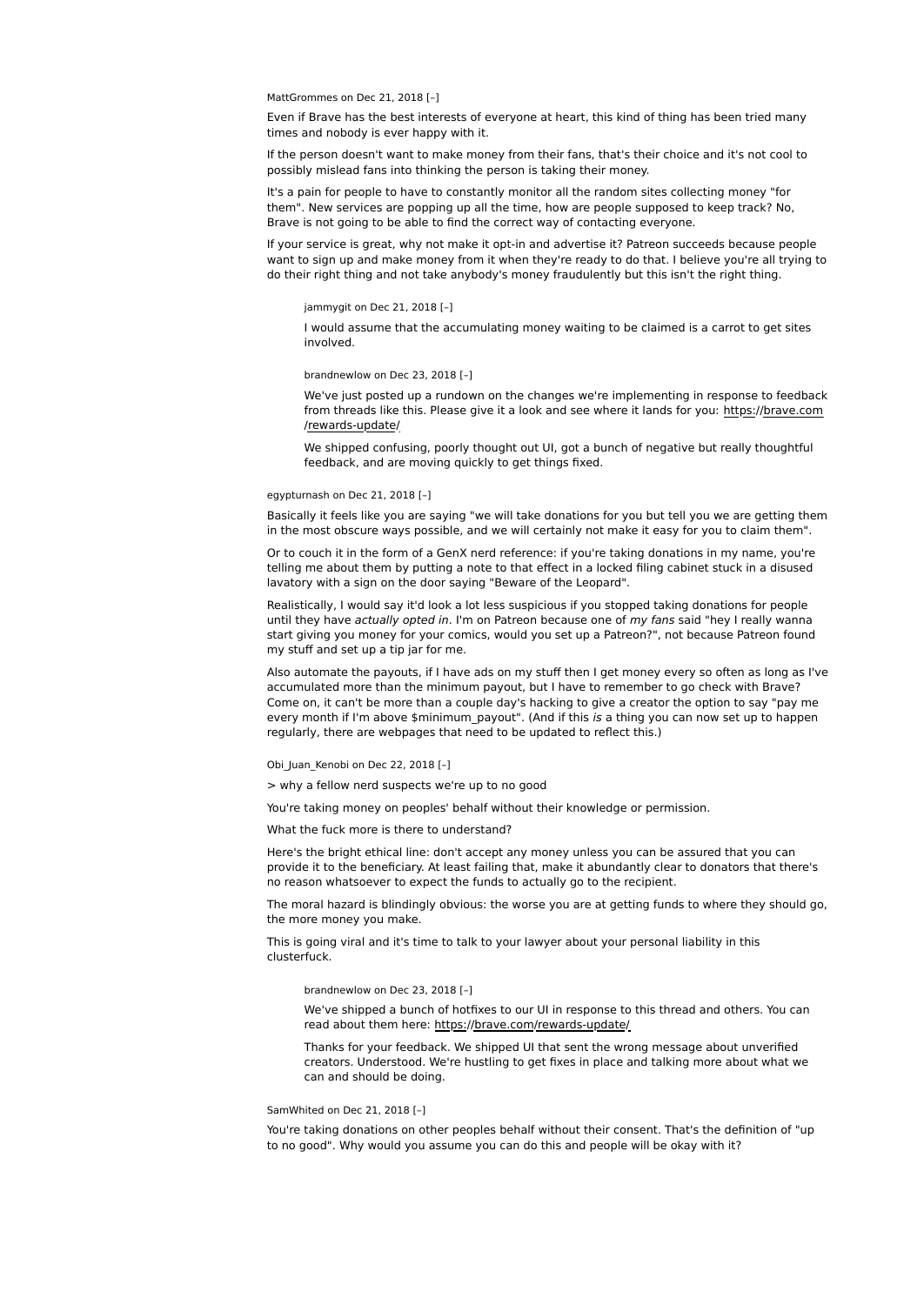### brandnewlow on Dec 23, 2018 [–]

Not our intention. We've just posted up a rundown of the many changes we're pushing up tomorrow to address these concerns and clarify things a lot more: https://brave.com /rewards-update/

SamWhited on Dec 24, 2018 [–]

Thank you, this is a step in the right direction. Holding users money forever because they donated to a person who may know nothing about your platform is still scummy though. What happens to that money in the mean time? Is it sitting in a bank account you're earning interest on? Is it guaranteed by a financial institution?

You've made the representation slightly better, but this post still sounds like financial fraud.

> A change so that users may contribute only UGP-granted tokens to unverified creators, but can contribute self-funded and grant-funded tokens in any combination to verified creators.

This sounds reasonable, but you could also just not accept donations on behalf of people who haven't signed up for your platform. Why the hell should I as a creator be forced to waste my time opting out when you have no right to use my name to entice users onto your platform anyways? (not that I personally would have any value, I've never created anything anyone would care to donate for, I'm speaking hypothetically of course)

Furthermore, what if I have my own methods to donate to me and instead users of your browser see that I'm an unverified creator and donate through that instead? Now you've lost me donations I otherwise would have gotten. That sounds like serious lawsuit territory right there (though I'm not a lawyer, of course).

### NeedMoreTea on Dec 22, 2018 [–]

Why would I suspect anything else with the way it's presented?

Presumably you'd be entirely happy if I made a fork of Chromium or addon that asked for donations on every Brave related site and personality.

I'd try and tell you via whois data (even when it's twitter and YT that doesn't have whois lookup for end users) when the amount passed \$20k. I'd go with \$100, but as it's a side project I can't yet add a system to manage smaller donations. It's on the todo list.

You can withdraw funds earlier if you ever happen to randomly discover I'm collecting donations for you. Otherwise I'll sit on it to help with development and hosting costs. Thanks.

Brave Co would be happy with this and would not resort to lawyers?

#### brandnewlow on Dec 23, 2018 [–]

We agree our UI sends the wrong message. We're pushing up a bunch of fixes to make it clearer tomorrow. You can read about them here: https://brave.com/rewards-update/

Thanks for your feedback!

#### sixhobbits on Dec 21, 2018 [–]

This almost sounds like something that belongs on /r/fellowkids. Combined with the description in your profile with the whole "I'm on HN to learn from people out there in the trenches" line makes it all come across very badly IMO. (Written from mobile Brave and love the built in script and adblocking, but I honestly think you'd be better off addressing some of the concerns here rather than sidling up and saying "hey I'm one of you"

#### cyphar on Dec 22, 2018 [–]

All of the other comments have described (much better than I can) why this is likely some kind of fraud (and definitely unethical).

I wanted to comment on the "fellow nerd" trope -- I don't see why it matters that you (or the majority of Brave) are nerdy. That doesn't mean you are somehow incapable of acting unethically or committing fraud. Many of our "fellow nerds" have broken the law. It doesn't diminish their intelligence, but it does reflect on their morality.

It's a non-sequitur.

# oh\_sigh on Dec 21, 2018 [–]

Do you return the donations to the donor if they are not accepted by the recipient in some period of time? Like, after a year or something?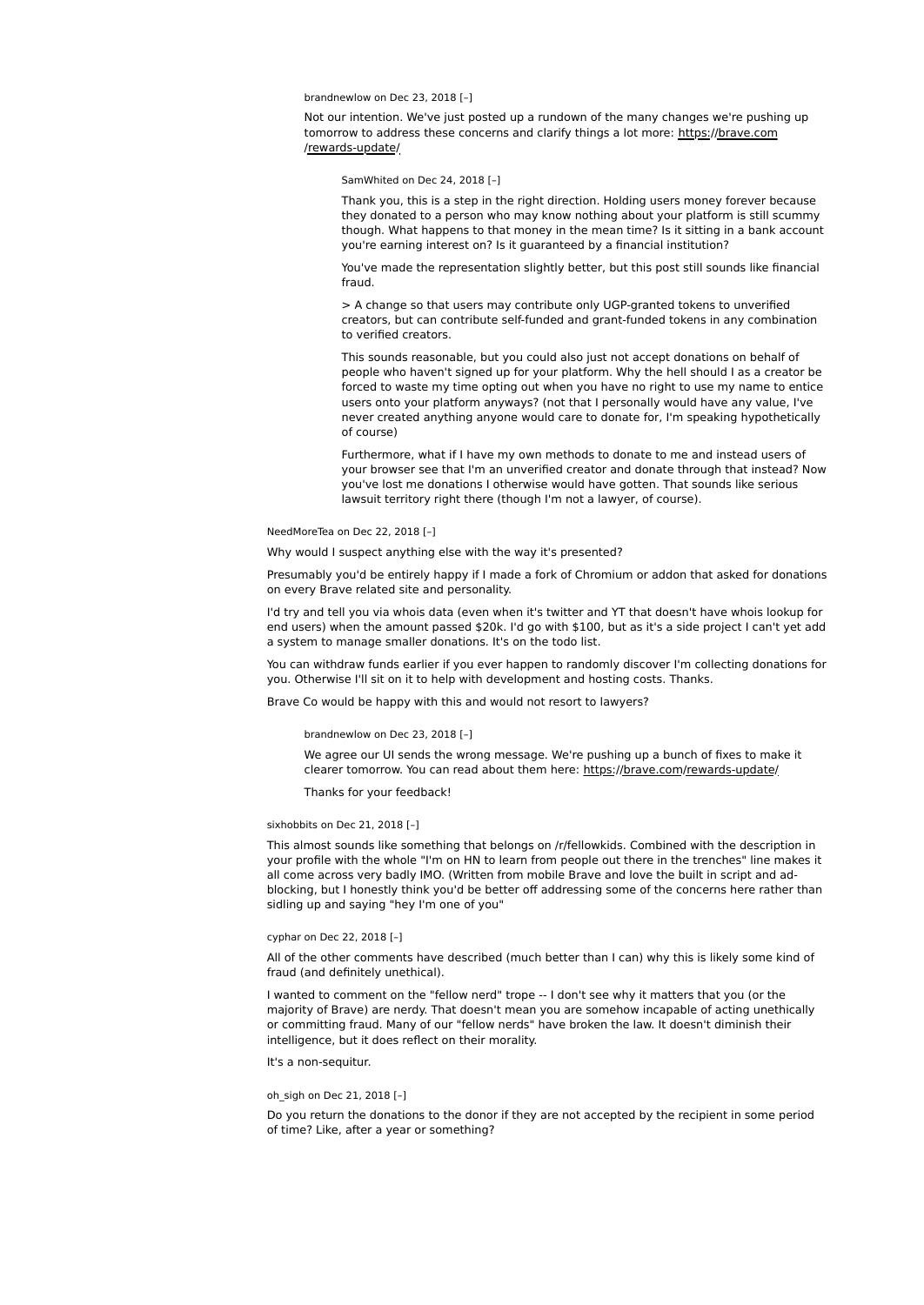detaro on Dec 21, 2018 [–]

No, since they anonymize the flow and thus do not know where the money came from. https://twitter.com/BrendanEich/status/1076198964607610880

shkkmo on Dec 21, 2018 [–]

What you are doing looks like fraud.

NathanCH on Dec 21, 2018 [–]

Why not simplify this and make it opt-in?

brandnewlow on Dec 23, 2018 [–]

We've just published a blog post listing then many changes we're pushing up tomorrow to address concerns in this thread and on Twitter; https://brave.com/rewards-update/

As it says in the post, we're definitely planning to talk about whether to block attempts to tip unverified creators altogether.

908087 on Dec 21, 2018 [–]

Is the implication here that "fellow nerds" should always be given the benefit of the doubt for some reason?

I've seen some "very nerdy" people engage in some "incredibly selfish and shady" activities, so I can't help but laugh at that idea.

brandnewlow on Dec 21, 2018 [–]

Not specifically. But yes, fellow people should be given the benefit of the doubt in my opinion. I was asking if Brave had done something to merit not getting that.

klyrs on Dec 22, 2018 [–]

Fellow people? Sure.

A company collecting charitable donations? No, that deserves immediate scrutiny. Your business model is beyond sketchy. You're approaching this with an affronted "but we're all nerds here!"

It doesn't matter if you're a nerd working for a crook, a crook claiming to be a nerd, or just a crooked nerd. But the business model has a smell and if you don't recognize it then you're merely complicit.

bjl on Dec 21, 2018 [–]

You're on a thread about Brave shamelessly committing donation fraud and you're surprised people aren't giving you the benefit of the doubt?

paulgb on Dec 21, 2018 [–]

This whole episode is a case study of the way people who have convinced themselves they're doing something positive for humanity can find moral justifications for any transgressions along the way.

berbec on Dec 22, 2018 [–] (putting on my Ravenclaw tie) It's for the Greater Good™!

rsynnott on Dec 23, 2018 [–]

> But yes, fellow people should be given the benefit of the doubt in my opinion.

That's... a fascinating approach to monitoring the actions of companies. "This company contains people, so everything is probably fine".

jdietrich on Dec 21, 2018 [–]

I'm reminded of mail-in rebates.

brandnewlow on Dec 21, 2018 [–]

I am on the business team at Brave. We want people to collect and get paid. It's a huge part of why we come in to work every day, to work on stuff that helps creators get paid.

I'm sure there's UI/UX stuff in Patreon that could be better. That doesn't mean they don't want creators to get paid. It just means there's room for improvement.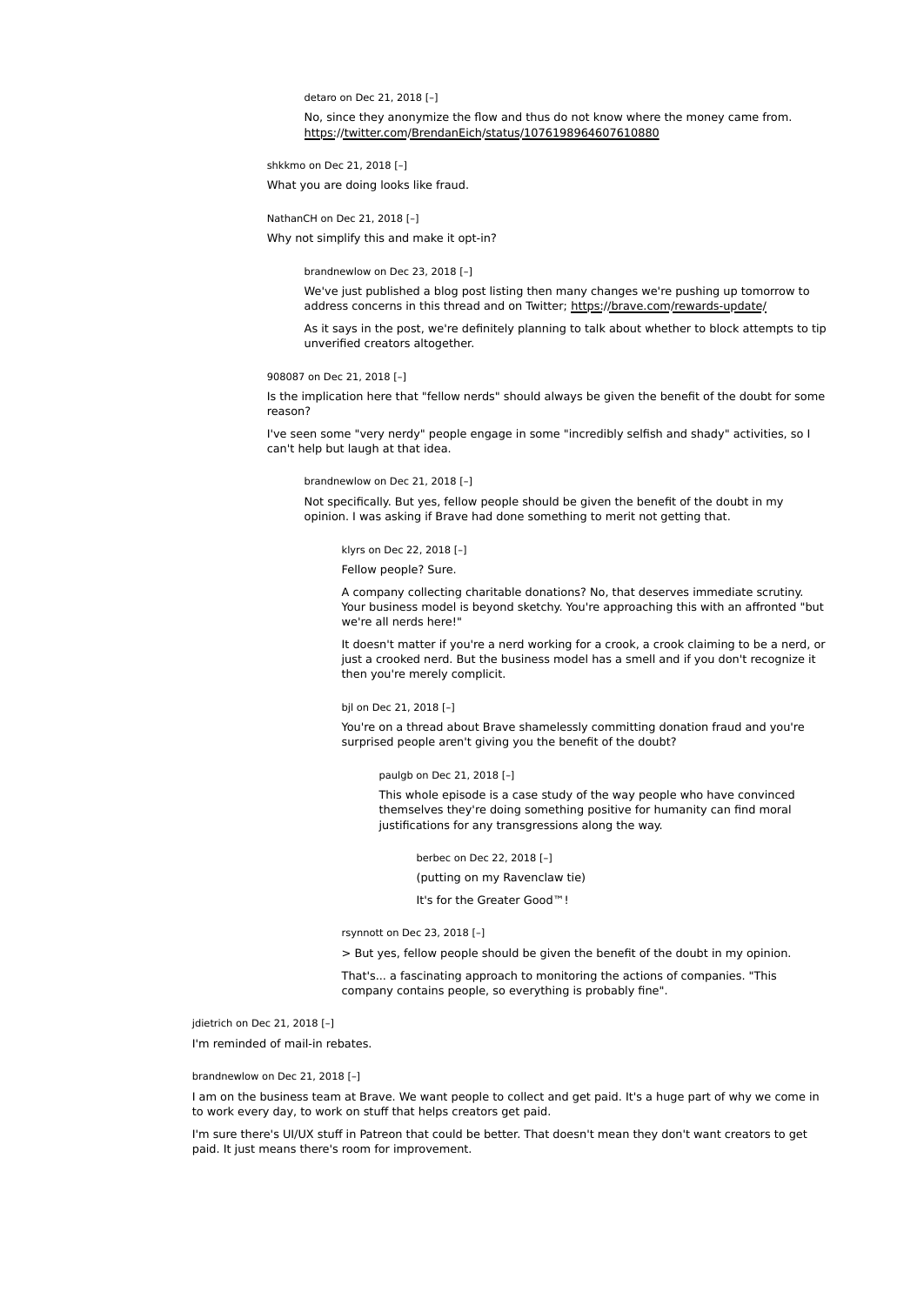# dylz on Dec 21, 2018 [–]

People on Patreon intentionally wish to accept donations, while you hide their Patreon ads, links to their other sites, and replace it with your unwanted platform? You can't compare yourself with a service that someone particularly opted into and wants and set up themselves with misusing someone's brand to take money as an unauthorised third party, while at the same time blocking that person's intended messaging to collect money for themselves\_

Doctor\_Fegg on Dec 22, 2018 [–]

Right. The sensible thing for any Patreon user to do would be blocking Brave based on UserAgent.

Oh, turns out Brave doesn't have its own UA: https://www.ctrl.blog/entry/brave-user-agentdetection

What a dishonest product.

### dylz on Dec 22, 2018 [–]

Wow, this is even more dishonest than I thought. Intentional choice too, not a "forgot to update after forking x browser".

### bjl on Dec 21, 2018 [–]

Come on, man. The 'donation' UI was clearly designed to deceive visitors into thinking that the creator signed up and customized it themselves. Brave fucked up big time, and you aren't doing your employer any favors by commenting here; at this point the only people who should be making statements are Brave's lawyers.

### brandnewlow on Dec 23, 2018 [–]

We've just published a rundown on the many changes going into the UI to address concerns like these. You can find it here: https://brave.com/rewards-update/

We shipped confusing, poorly considered UI and are hustling to get it fixed. Thanks for your feedback.

#### bjl on Dec 23, 2018 [–]

Dude, that UI was not merely 'confusing', it was clearly intentionally deceptive. Nobody here is dumb enough to fall for such blatant PR spin.

# int\_19h on Dec 22, 2018 [–]

If you're sincere, then for starters, how about removing the \$100 threshold immediately, and notifying all people who have had donations made to them, so that they can come and claim the money?

#### phiresky on Dec 22, 2018 [–]

You really want to get spammed with "claim your 5ct in donations for signing up on our website!" every day?

int\_19h on Dec 22, 2018 [–]

I'm suggesting that for starters, they do it once so that people are at least aware that someone is soliciting donations in their name. I don't think that's enough, but it's the biggest source of contention.

# staticassertion on Dec 21, 2018 [–]

I think people may be forgetting that Brave is a very small, new company, and not everything is streamlined yet...

### notahacker on Dec 21, 2018 [–]

I don't think being a startup justifies switching on the "deduct money from my account to pay these entities" button before you've figured out how and if you can actually pay them.

SamWhited on Dec 21, 2018 [–] That's no excuse for financial fraud.

> lmpostor on Dec 21, 2018 [–] fraud implies intention

> > jacquesm on Dec 22, 2018 [–] Read the terms of service. That's intentional.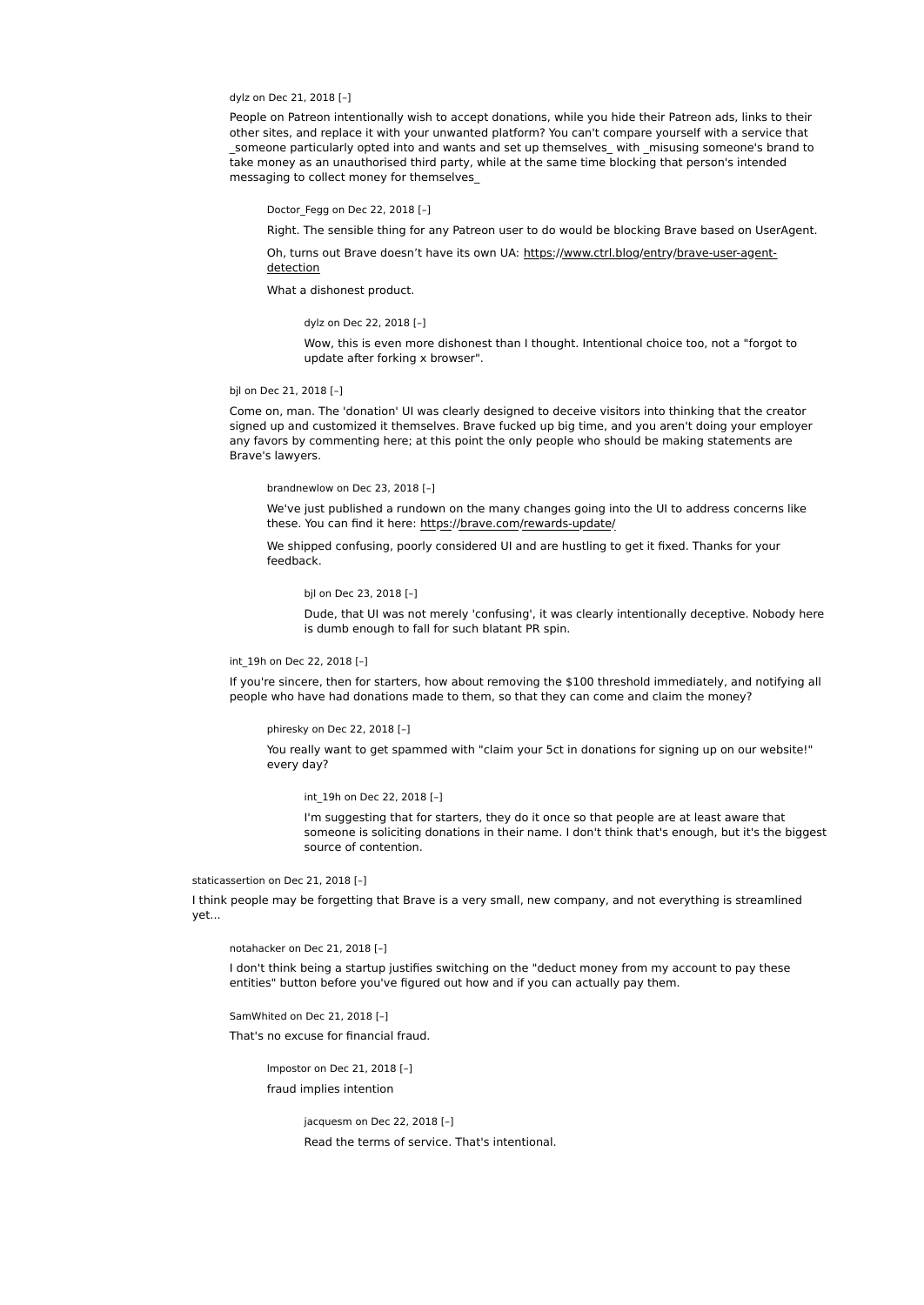kps on Dec 21, 2018 [-]

What is it that Brave is doing that they did not intend to do? Software doesn't release itself.

SamWhited on Dec 24, 2018 [–] And this is intentional, so "fraud".

duxup on Dec 21, 2018 [–]

Maybe, but i'm pretty skeptical of the "taking money but not actually all that capable of getting it to the other person" to be a larger issue than streamlining.

PhasmaFelis on Dec 21, 2018 [–]

There's some things that you should not even start doing until you're certain that you can do them properly from beginning to end. If that breaks your business model, then your business model was shit.

This is why the "move fast and break things" ethos is a terrible idea for anything more substantial than social media. See Robinhood, Theranos, etc., etc.

MiddleEndian on Dec 21, 2018 [–]

A lot of scams are small enterprises.

the\_clarence on Dec 21, 2018 [–]

This. Tabs on the side has been their number one feature request for quite a while now. They're a pretty small team.

### brandnewlow on Dec 21, 2018 [–]

I work at Brave on the business team. This is helpful feedback.

Brave is a startup with a small team earnestly building a new thing that combines a browser with a tipping system, with creator tools, with ad blocking... it's ambitious!

As it's a new thing, describing it can be messy sometimes. We're always working to make our language better and clearer though. Thank you for letting us know it fell short for you.

### To address a point:

We know there's a lot of creators on a lot of platforms. At the moment, we've built support for creator channels in the form of web sites, Youtube channels and Twitch channels. When I joined this past summer I had the same reaction. "What about Tumblr? What about Twitter?" Each new platform takes time to write support for and we have a long list of features requests. We'll get there!

smacktoward on Dec 21, 2018 [–]

The complaint is that you're soliciting donations in the names of specific individuals without their knowledge or consent.

Relative to that complaint:

- > Brave is a startup
- ... is not relevant.
- > with a small team
- ... is not relevant.
- > earnestly
- ... is not relevant.
- > building a new thing
- ... is not relevant.
- > that combines a browser with a tipping system, with creator tools, with ad blocking
- ... is not relevant.

None of these things are relevant to the complaint being offered. It doesn't require a large team to not solicit money in other peoples' names. It doesn't require an established product to not solicit money in other peoples' names. It odesn't require checking off all the boxes on your feature TODO list to not solicit money in other peoples' names. All it requires is to not solicit money in other peoples' names.

# jonahhorowitz on Dec 21, 2018 [–]

Here's the deal. If you want what you're proposing to work - you need to copy the model that Google briefly used with Google Contributor.

Bid on the exchanges for the ads you want to block. Then serve cat pictures (or whatever). The creators will get paid through the existing payment infrastructure and you don't need to build an entirely parallel, opt-in system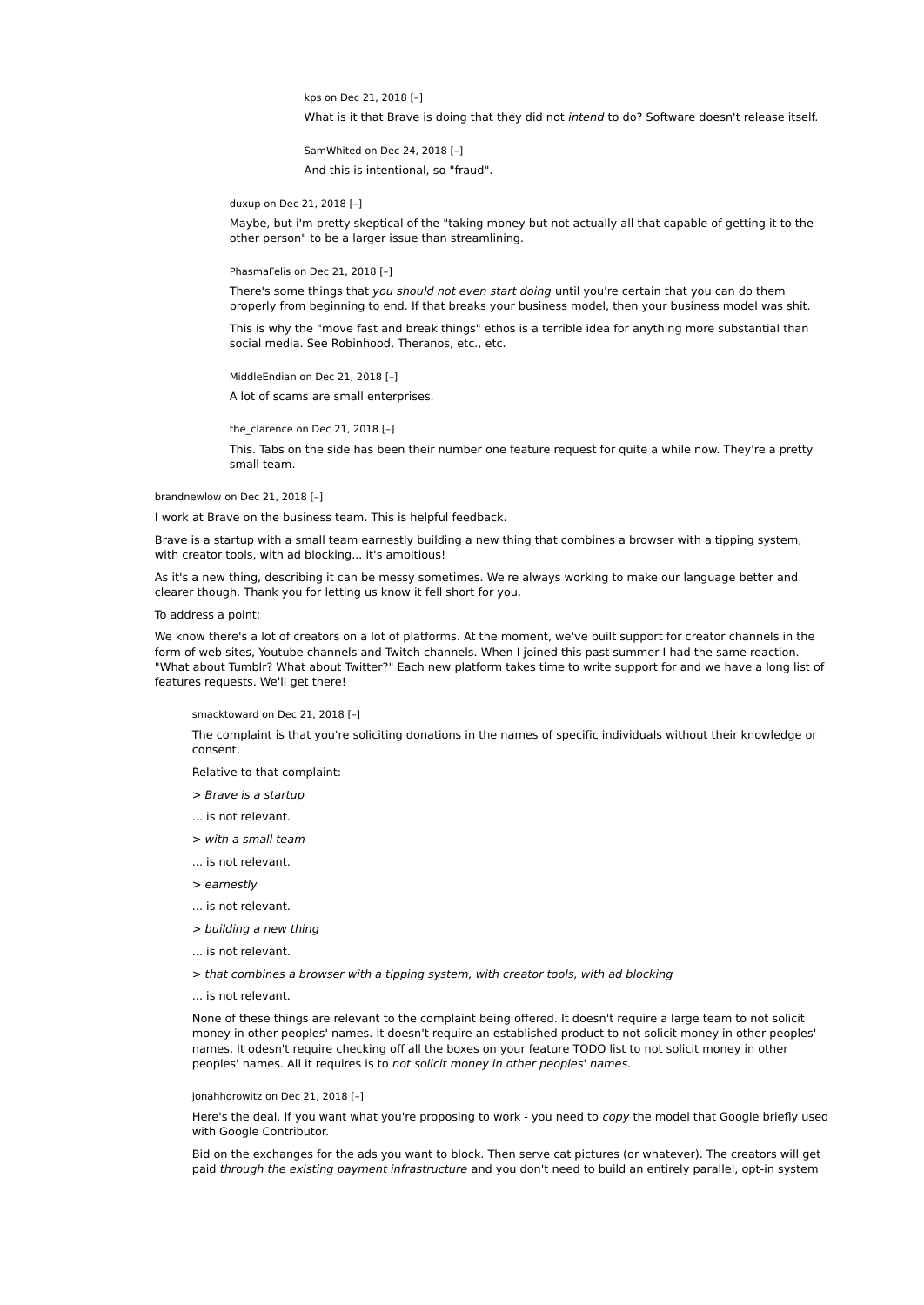that will probably never gain enough traction to be worth using.

Klathmon on Dec 21, 2018 [–]

I'm still amazed and saddened that the original Contributor didn't work out.

It was such a great concept that would work all the way from first introduction to a hypothetical future where everyone uses this and nobody sees ads.

jonahhorowitz on Dec 21, 2018 [–]

Agreed.

That said, it's better if it's someone other than Google doing it. Google only has access to bid on the Google exchanges, but a 3rd party can bid on AppNexus, private exchanges (WSJ), etc.

### marcinzm on Dec 21, 2018 [–]

>Each new platform takes time to write support for and we have a long list of features requests. We'll get there!

And until you write that support do you still take tips and send them to the whois account holder of the domain? Or do you block tips?

#### bencollier49 on Dec 21, 2018 [–]

Have you addressed the GDPR issue? What is your legal basis for using someone's identity?

#### brandnewlow on Dec 23, 2018 [–]

That was not our intention. We see how people could argue we were though so we're dropping creator images from our overlay that explains tipping to unverified creators. You can read about this and other changes we're rolling out here: https://brave.com/rewards-update/

#### SheinhardtWigCo on Dec 22, 2018 [–]

Can you break down how user dollar contributions were disbursed in 2018? What percentage was paid out to websites and content creators; what percentage was paid into the user growth fund; and what percentage was taken by Brave as a fee?

### mistrial9 on Dec 22, 2018 [–]

the statements from Brave people on this thread seem reasonable ; many inflammatory comments here do not seem reasonable

#### klyrs on Dec 22, 2018 [–]

Sure, Brave's PR approach seems reasonable: act like you're confused and listening, but don't respond to anything resembling criticism.

But acting dumb and carrying on is an inflammatory action, when your actions are ethically bankrupt -- an inflamed response is warranted and quite reasonable in this situation.

#### donaltroddyn on Dec 22, 2018 [–]

I disagree completely. So far, both here and on Twitter, the core complaint, that donations are solicited in the name of people who have no relationship with Brave, and from whom Brave has no consent, has been completely ignored.

The fact is the original complainant, Tom Scott, and many others, find that practice abhorrent, and the response so far has been deflection or vague promises that the Brave team want to help content creators, whether they want the "help" or not.

### brandnewlow on Dec 23, 2018 [–]

We just posted up a list of changes going live tomorrow that hopefully address all the concerns listed in this thread: https://brave.com/rewards-update/

Thanks for your feedback.

# russdpale on Dec 21, 2018 [–]

Honestly I would find it much easier to pay you in BAT fully but Ill be honest, that sounds like a pretty convoluted process.

# smsm42 on Dec 21, 2018 [–]

> makes it sound like they understand YouTube accounts and nothing else

The text on the page - as I see it now - says "Do you run a web site or are you a YouTube creator". I think that doesn't say "YouTube accounts and nothing else", since it explicitly mentions "web site" before Youtube.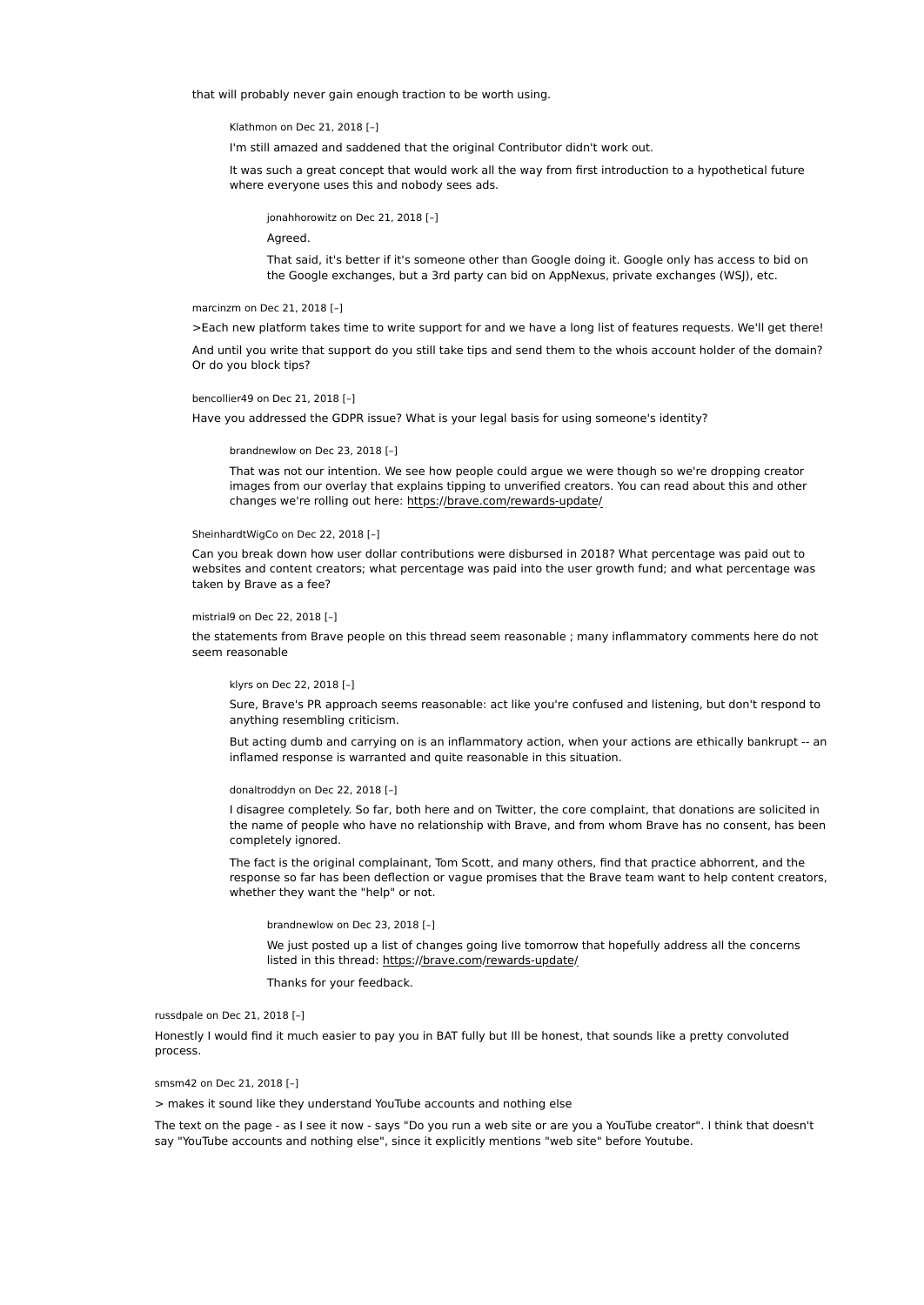egypturnash on Dec 21, 2018 [–]

That's after a paragraph where I listed like five large sites with tons of users on them.

egypturnash on Dec 21, 2018 [–]

Oh apparently they understand Twitch channels too, huzzah, ugh.

egypturnash on Dec 21, 2018 [–]

So I typed my domain into the setup thing and I got this:

"Hello. It looks like you are using WordPress!"

"Your domain is NOT using HTTPS.Uh oh! Your domain is NOT using HTTPS. You will need to fix that before continuing."

"The following error was encountered: SSL\_connect returned=1 errno=0 state=SSLv2/v3 read server hello A: sslv3 alert handshake failure"

Why do I need to be using HTTPS before you'll think about paying me, Brave? I've been getting along posting comics on my HTTP site for an entire *decade*, and I'm really not interested in bothering to set that up. You are really not built with any understanding of the level of technical knowledge among people who make art, are you. And I'm unusually technical for an artist.

Oh wait there is a 'choose different verification method'. I can place a trusted file in my domain? Nope. Requires HTTPS. Or I can add a record to my DNS settings; let's try that... looks like I gotta wait for the dns to propagate, that's always fun.

maxencecornet on Dec 22, 2018 [–]

I mean, they are not wrong, you should be using HTTPS.

egypturnash on Dec 22, 2018 [–]

Why? I don't have any user accounts on my site. Just stuff. And I'm too busy drawing new stuff to try and get HTTPS working.

I had ads on it just fine without HTTPS. I've had PayPal links without it, I've had Patreon links. Getting Brave hooked up is a giant pain in the ass compared to everything else I've tried.

JCharante on Dec 23, 2018 [–]

Because not using HTTPS allows an end user's ISP to inject their own ads on their rendition of your website. Whether these ads are for third parties or are telling them about how much data they have left on their monthly plan, I think we can agree that protecting users from their scummy ISP or potential bad actors on their Network by throwing https onto your site is worth it.

### brandnewlow on Dec 21, 2018 [–]

We're always trying to make the verification process better. On the one hand, it's a pain. On the other, we don't want to let someone other than you pass themselves off as you. The DNS and HTML snippet methods are similar to how verification works for many of Googles publisher and advertiser services, for what it's worth. Sorry this has proven frustrating but I hope DNS updates for you soon!

imustbeevil on Dec 21, 2018 [–]

> we don't want to let someone other than you pass themselves off as you

Wait, but that's exactly what you're doing to Tom Scott by collecting money in his name after he's asked you not to.

egypturnash on Dec 22, 2018 [–]

So just to compare:

I can set up PayPal donations by including a simple link.

I can set up Patreon donations similarly.

I've claimed my site with Google by putting a file in a hidden place. Worked fine over HTTP.

But Brave? Brave, I gotta get this ten year old site converted over to HTTPS. Or wait for DNS to propagate for half a day. All the while y'all might be "taking donations" for me that I'll never see unless I get this sorted out. Honestly I've spent enough time on this that if I don't see that your site's seeing my DNS tweak when I poke at it today I'll probably just see about making my site refuse to serve my content to Brave instead; I'm happy serving my stuff for free but not happy with y'all making money off of it.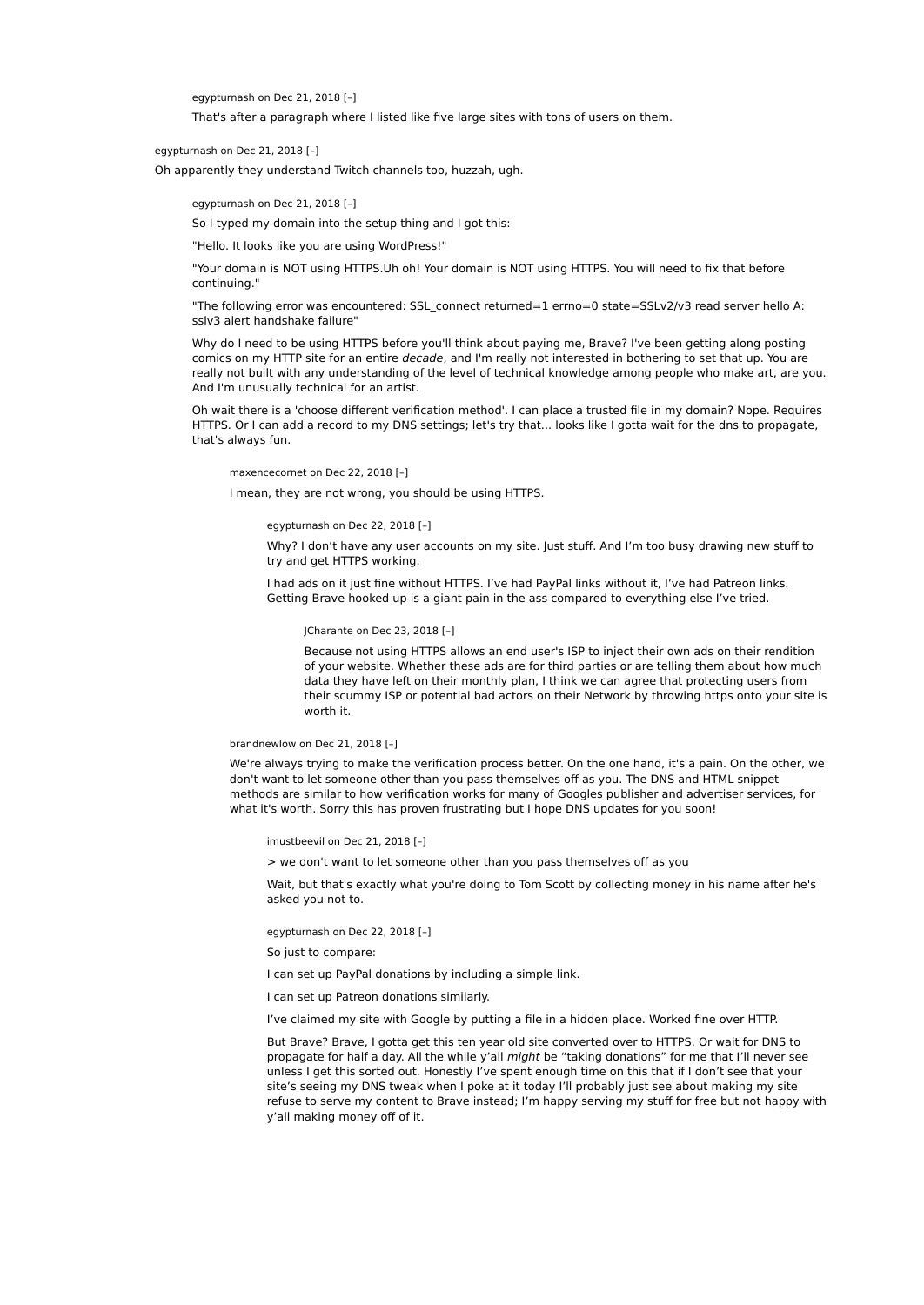egypturnash on Dec 21, 2018 [–]

DNS still isn't updated, and I got signed out of my session on your site. I'll probably be signed out again by the time I check tomorrow, if I remember to.

phiresky on Dec 22, 2018 [–]

That's a ridiculous complaint and you know it. Oh no, you have to wait 5 minutes for DNS propagation, what a scam!

egypturnash on Dec 22, 2018 [–]

Half a day and it still hadn't propagated. If I could just stick a snippet of text in my site somewhere like I've done to authorize with other things it'd be fine, but Brave wants me to dig into this site that's been working fine for a decade and make it HTTPS before they'll let me do that.

Most creators are less technical than me and wouldn't have even gotten that far, and if Brave was taking donations in their name they'd never get paid out. Which kinda sounds scammy to me.

brandnewlow on Dec 23, 2018 [–]

I'm pinging our support team to see if someone can help you get to the bottom of this.

AndrewKemendo on Dec 21, 2018 [–]

When they first came up on HN, that was pretty much the chorus: Nice thought, but the implementation isn't practical.

callinyouin on Dec 21, 2018 [–]

Brendan Eich's defense of this scheme [0] seems a bit weak to me. Do you really think the solution is to make creators opt out? What in the world makes you think it's okay to represent people who have not asked for your assistance and take donations on their behalf? Why is it their responsibility to ask you nicely not to use their name to solicit donations?

[0] https://twitter.com/BrendanEich/status/1076187316748615680

jonny eh on Dec 21, 2018 [-]

This must be against some kind of law, I'm not sure which though.

### pyb on Dec 21, 2018 [–]

Not at lawyer, but using a third party's persona to collect money (for whatever purpose) sounds like a blatant breach of personality rights https://en.wikipedia.org/wiki/Personality\_rights

lalaithion on Dec 21, 2018 [–]

At the very least it should be a violation of trademark law.

(1) Any person who, on or in connection with any goods or services, or any container for goods, uses in commerce any word, term, name, symbol, or device, or any combination thereof, or any false designation of origin, false or misleading description of fact, or false or misleading representation of fact, which—

(A) is likely to cause confusion, or to cause mistake, or to deceive as to the affiliation, connection, or association of such person with another person, or as to the origin, sponsorship, or approval of his or her goods, services, or commercial activities by another person, or (B) in commercial advertising or promotion, misrepresents the nature, characteristics, qualities, or geographic origin of his or her or another person's goods, services, or commercial activities,

shall be liable in a civil action by any person who believes that he or she is or is likely to be damaged by such act.

dictum on Dec 21, 2018 [–]

IA-definitely-NAL, but I can't see a way that opt-out can be legal here.

Maybe the legal defense applies the same logic of consent in third-party tracking (third-party provides the service in behalf of the first-party, to whose terms you agreed by using its service. Even that may clash with laws like GDPR):

Brave, third-party, is providing a service to the first-party – the browser's user – who contracted it as a way to provide a best-attempt donation for the creator.

(If it's not obvious, I'm not privy to the details AND US federal and states' law)

The only legal way I can see to do what Brave currently does is to spam the hell out of creators (ah, growth hacking) when someone attempts a donation, but only take the money after the creator signs up.

erikpukinskis on Dec 22, 2018 [–]

Well, how about this...

I'll send you \$20, if you agree to try to get \$15 to the XKCD guy somehow.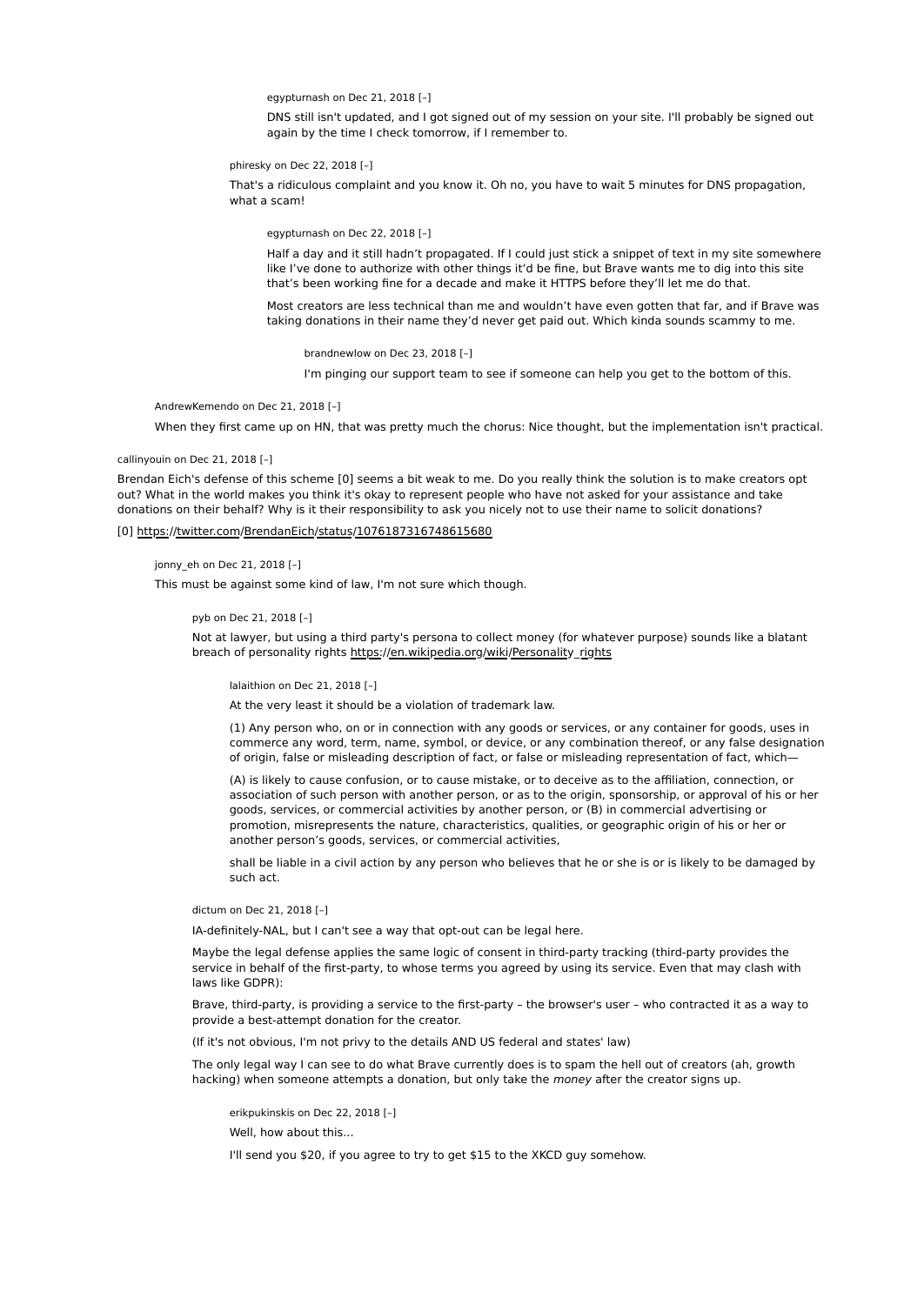If you accept this deal, have you broken the law?

thekyle on Dec 21, 2018 [–]

Maybe, a few years back I had the idea to create a service identical to what Brave offers today (except based on the traditional banking system, not cryptocurrency) however I stopped after reviewing the money transmitter laws in the United States and determining that they were not compatible with this business model.

It's possible that Brave has found some sort of loophole that allows them to do this, but I haven't verified that.

https://en.wikipedia.org/wiki/Money\_transmitter

jacques\_chester on Dec 21, 2018 [-]

I have also had this idea (I think everyone who thinks about the problem space for > 30 minutes stumbles on the basic business model).

Expanding your point: banks haaaaate this kind of business model. They see it as a fertile breeding ground for chargebacks, which are very expensive to them.

cyphar on Dec 21, 2018 [–]

You could argue it's charity fraud, though the "intended" target isn't being represented as a charity they are being given donations (so "charity donation fraud", I guess). But it's likely some flavour of fraud.

jacquesm on Dec 22, 2018 [–]

Identity fraud is against the law. Soliciting donations on behalf of an individual without that individuals consent is fraud.

# Doctor Fegg on Dec 22, 2018 [-]

It reminds me strongly of 37signals vs GetSatisfaction: https://signalvnoise.com/posts/1650-get-satisfaction-or-else

elwell on Dec 22, 2018 [–]

I work at ClearCoin, where content creators can opt-in to share in the profit.

Chrome Extension: https://chrome.google.com/webstore/detail/clearcoin-the-ad-b...

### hollasch on Dec 21, 2018 [–]

My basic objection to the "opt-out" scheme is that my browser is effectively acting as a man-in-the-middle agent, confusing both the reader and the author, and co-opting any existing compensation or donation procedure.

For example, consider http://www.vim.org, which hosts the text editor Vim. The author, Bram Moolenaar, makes this editor freely-available, and asks that any donations be directed to ICCF Holand, a charity that serves the Kibaale Children's Center in Uganda.

The Brave browser, as it stands now, inserts itself in the middle of this established reader/contributor relationship and now claims that it'll take your donations and administer them on Bram's behalf. The user who falls for this scheme then sees what appears to be \_additional requests for donations (the \_actual request). At a minimum , this inserted message sows confusion where there once was none. In the worst case, money that would have gone to the ICCF is now held in escrow by Brave, and may or may not be delivered, and if so, will go to Bram directly rather than to the charity he hopes to support.

This is just one example of how the browser intercepting and modifying what you see is a truly bad design (intentional or not).

brandnewlow on Dec 23, 2018 [–]

Thanks for laying this out. Due to great posts like this and many others in this thread and on Twitter our eng. team is pushing up a bunch of changes tomorrow. You can read about them here: https://brave.com/rewards-update/

The bottom line is that it will be much much much clearer that unverified creators are not participating in Brave Rewards and what happens to any BAT tips a user tries to send to one. We'll also not be using any creative assets at all from unverified creators like their Youtube images. In the post we also commit to looking into whether to block attempts to tip unverified creators altogether.

sonicdream on Dec 22, 2018 [–]

[flagged]

sftwds on Dec 22, 2018 [–] What is the difference between a "tip" and a "donation"?

#### hollasch on Dec 22, 2018 [–]

I use the Vim browser, and I want to support the project. Let me just grab the manual to gain a clear understanding of the terms and definitions the browser requires me to understand before I render said support according to the protocol we (reader and author) now find ourselves subject to. Oh Brave new world …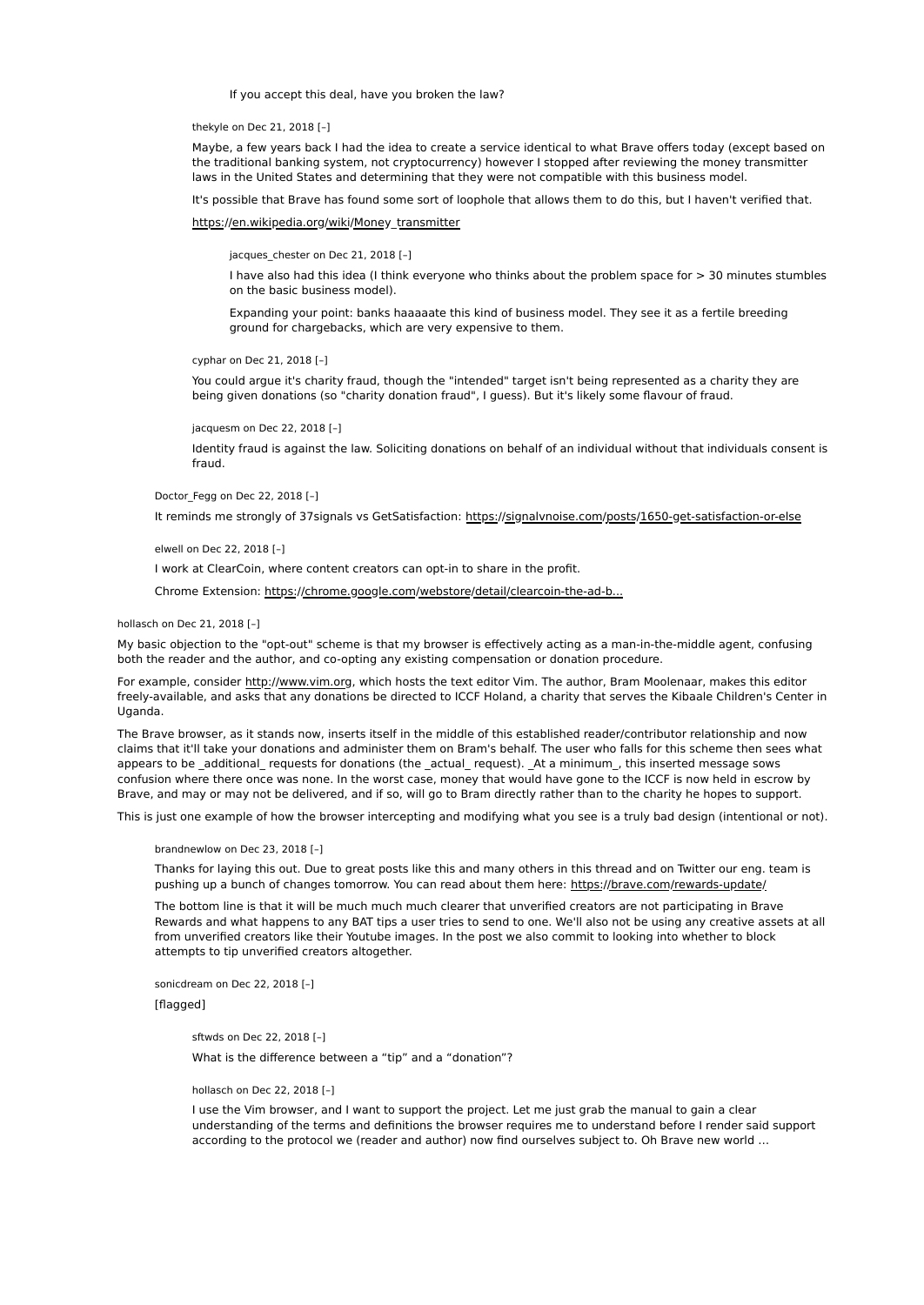### aphextron on Dec 21, 2018 [–]

I'd been really loving Brave and using it as my daily driver for a few months now, until that I noticed that little "Brave Ads" icon at the end of the address bar. That's when I realized their entire business model is just in the usurpation of existing Google ad revenue, dressed up with "privacy concerns" for the good PR. This sent me on a journey to find a really solid, free, Chromium based browser that is totally de-Googled, which seems absolutely impossible. I've tacitly settled on Vivaldi, but it's just impossible to really know if they are trustworthy as a company in the long run. Ultimately I feel like I can only trust a browser who's entire build process is open source at this point.

# bscphil on Dec 21, 2018 [–]

My understanding is that you're experiencing Brave's other project, which is somehow both more scammy and scummy than this one. The idea is to replace the ads already in the web page with "good ads" approved by Brave, and give the original publisher 1/3 of the resulting revenue through some similarly unclear means.

This, of course, is exactly the same model as many pieces of toolbar malware, with the genius addition that by letting publishers opt in to receiving a small fraction of the revenue, they hope to make it easier to accept the loss than to sue.

Of course they'll respond by saying that users choose to download and run Brave. But the long term financial success of the project is dependent on *most* users either not knowing or not caring that their browser is inserting ads into webpages and taking funding from publishers (and maybe "opt-in" to seeing replacements ads through some UI dark patterns, I don't know). Frankly I don't see any real difference between this and the average toolbar that promises to "add value" to the browser.

Brave has the worst business practices of any open source company I know of, and they're a blight on the community in general.

# jammygit on Dec 21, 2018 [–]

The ad replacements are opt in, are they not? Ads for me are just straight up blocked.

#### brandnewlow on Dec 23, 2018 [–]

Brave doesn't insert ads into the browser or otherwise replace web site ads. This is a thing people like to say about the company because it'd be obviously lame if we did this...but we don't do this. Do you have a citation for the claims that Brave does this?

### bscphil on Dec 23, 2018 [–]

If that's not what your Wikipedia page means, then it could hardly be more misleading.

"Brave Software has announced that it is developing a feature allowing users to opt in to receiving ads sold by the company in place of ads blocked by the browser.[8][9][10] Brave intends to pay content publishers 55% of the replaced ad revenue. Brave Software, ad partners, and browser users would each be allocated 15% of the revenue."

### brandnewlow on Dec 23, 2018 [–]

"in place of" is not correct. We're not replacing any ads in the browser. We are building a completely separate ad platform into Brave that will go live in 2019 but calling it a replacement for blocked ads is an inaccurate, weird construction. Not sure who wrote that wikipedia entry. The 55% number is not accurate either.

#### bscphil on Dec 23, 2018 [–]

Could you explain what you mean by "a completely separate ad platform"? My understanding is that Brave's model is to block all native ads with tracking, and in the place on the site where that ad would normally be shown, to show an ad from Brave's own network. Is that accurate? If so, I think "replacement" is a very accurate label.

### And here's a bit from Ars Technica's initial review of Brave:

"In practice, Brave just sounds like a cash-grab. Brave isn't just a glorified adblocker: after removing ads from a webpage, Brave then inserts its own programmatic ads. It sounds like these ads will be filled by ad networks that work with Brave directly, and Brave will somehow police these ads to make sure they're less invasive/malevolent than the original ads that were stripped out. In exchange, Brave will take a 15 percent cut of the ad revenue. Instead of using tracking cookies that follow you around the Internet, Brave will use your local browsing history to target ads."

### https://arstechnica.com/information-technology/2016/01/mozil...

Is that inaccurate? Was that accurate at some point in the past? I don't deny that I could be wrong and misunderstanding what Brave is trying to do, but I would posit that I have done due diligence here. This does seem to be the idea the neutral tech media has of Brave, like it or not.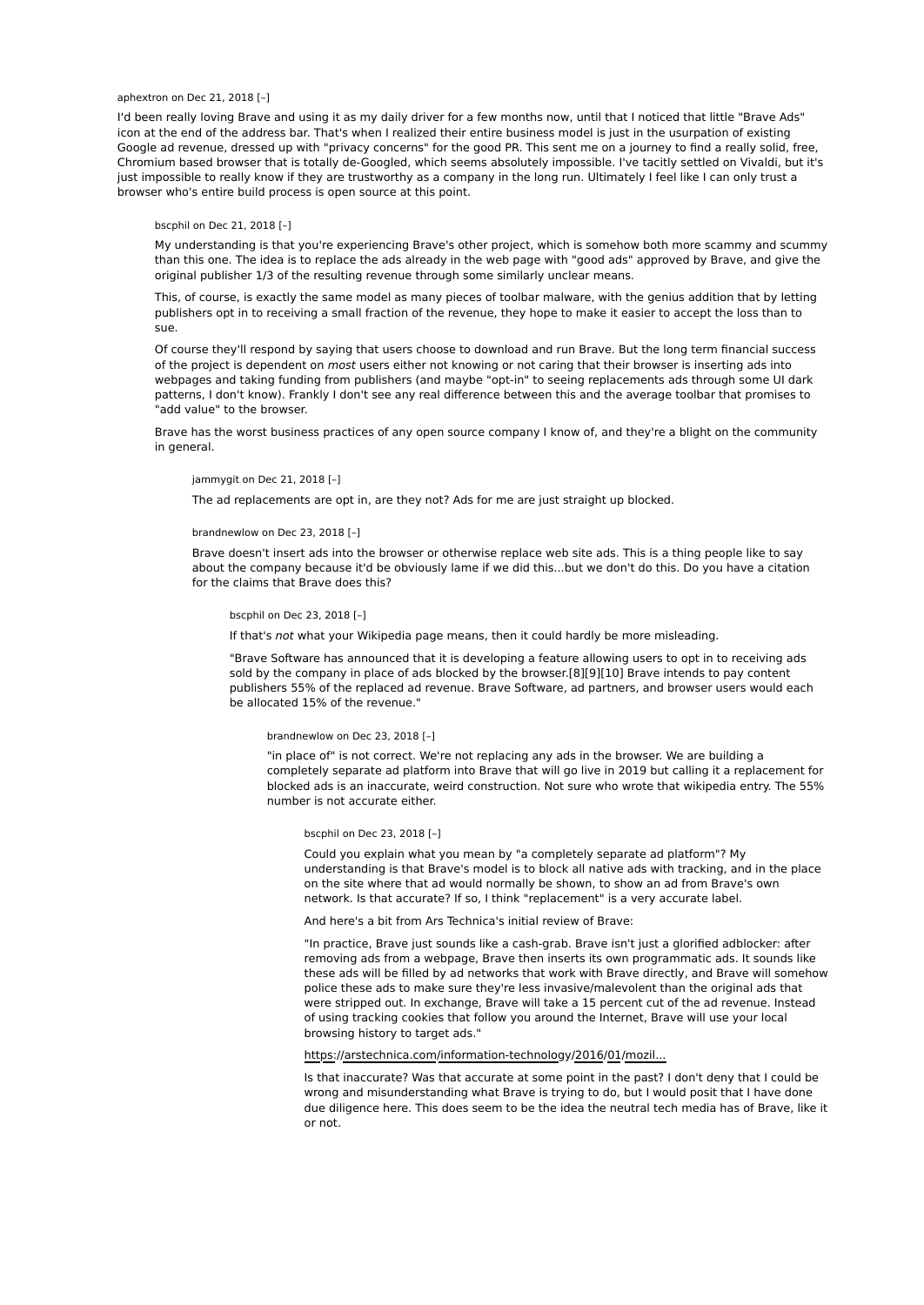brandnewlow on Dec 23, 2018 [–]

We're building a way for users to opt into getting a few ads a day in the form of device push notifications (alerts in the top right of your monitor etc). We're not injecting ads into the HTML of sites visitors view. So yes, we're doing ad stuff, but we're not "replacing" the ads that we're blocking. Does the distinction make sense?

To your point about the Ars Technica comments, my understanding of things from conversations since I've joined in July 2018 is that when Brave launched, they put out a lot of info about stuff they were going to do, and one of those ideas was to replace ads. However soon after launch, a lot of folks in the company and outside of the company explained to management that this was a really stupid idea and would be scummy. So Brave never went forward with it though it was a talking point to journalists early on. You could argue that having an idea to do a scummy thing two years ago is very bad. I'd like to think it's good when startups listen to feedback and adjust their product plans accordingly.

pull\_my\_finger on Dec 23, 2018 [–]

> when Brave launched, they put out a lot of info about stuff they were \_going\_ to do, and one of those ideas was to replace ads

So it's not exactly a baseless claim. I think between that ad idea, and this donation scam, I would \_never\_ use Brave nor recommend it to anyone. On top of that, it is blood boiling to watch you sit here and try to defend this scheme as a "UI problem" over and over again.

brandnewlow on Dec 23, 2018 [–]

No it is a baseless claim. Brave's never replaced ads and has no plans to do so. And yes, this was a UI mistake that's being fixed as quickly as we can to address valid concerns from users.

rthomas6 on Dec 21, 2018 [–]

Honest question. Why not Firefox? What are your concerns with it?

### woolvalley on Dec 21, 2018 [–]

Firefox runs worse than chrome still, and it doesn't work well at all on my 2 core 2015 macbook pro. It works fine on my 6 core & 4 core machines although.

I would also like something like the easy user switching that chrome has, since once user would have one set of session tab logins (twitter, fb, google, etc), and another user would have another. firefox -no-remote isn't that smooth of an experience compared to chrome's user switcher.

# beering on Dec 21, 2018 [–]

The Containers add-on[0] for Firefox that Mozilla makes has satisfied my need for partitioning. It's on a per-tab basis and also lets you define certain domains to automatically open in a specific container (e.g. Jira always opens in my Work container).

I can't really speak to Firefox's performance issues though. I feel like they're just as good on rendering and JS speed, but the overall UI doesn't have the same "fast" feel that Chrome does. Chrome has also seemingly gotten slower for me too.

[0] https://addons.mozilla.org/en-US/firefox/addon/multi-account...

#### woolvalley on Dec 21, 2018 [–]

I use the containers add on, and it's pretty much the only real advantage FF has over chrome.

Still need user switching although, because sometimes I want to separate multiple google/twitter/etc accounts for example and still want the automatic url-based container activation.

If brave implemented containers although, I would probably use it because chrome works better than FF.

# jeroenhd on Dec 22, 2018 [–]

If you run Firefox with the -P command line argument, a profile selection screen comes up in which you can create multiple profiles. These are completely separated (down to the HSTS state!) "accounts".

I don't know how MacOS works, but if you set your Firefox shortcut to firefox -P you can switch profiles by restarting Firefox. Granted, it's not as nice as Chrome, but it might still be of worth to you in some way.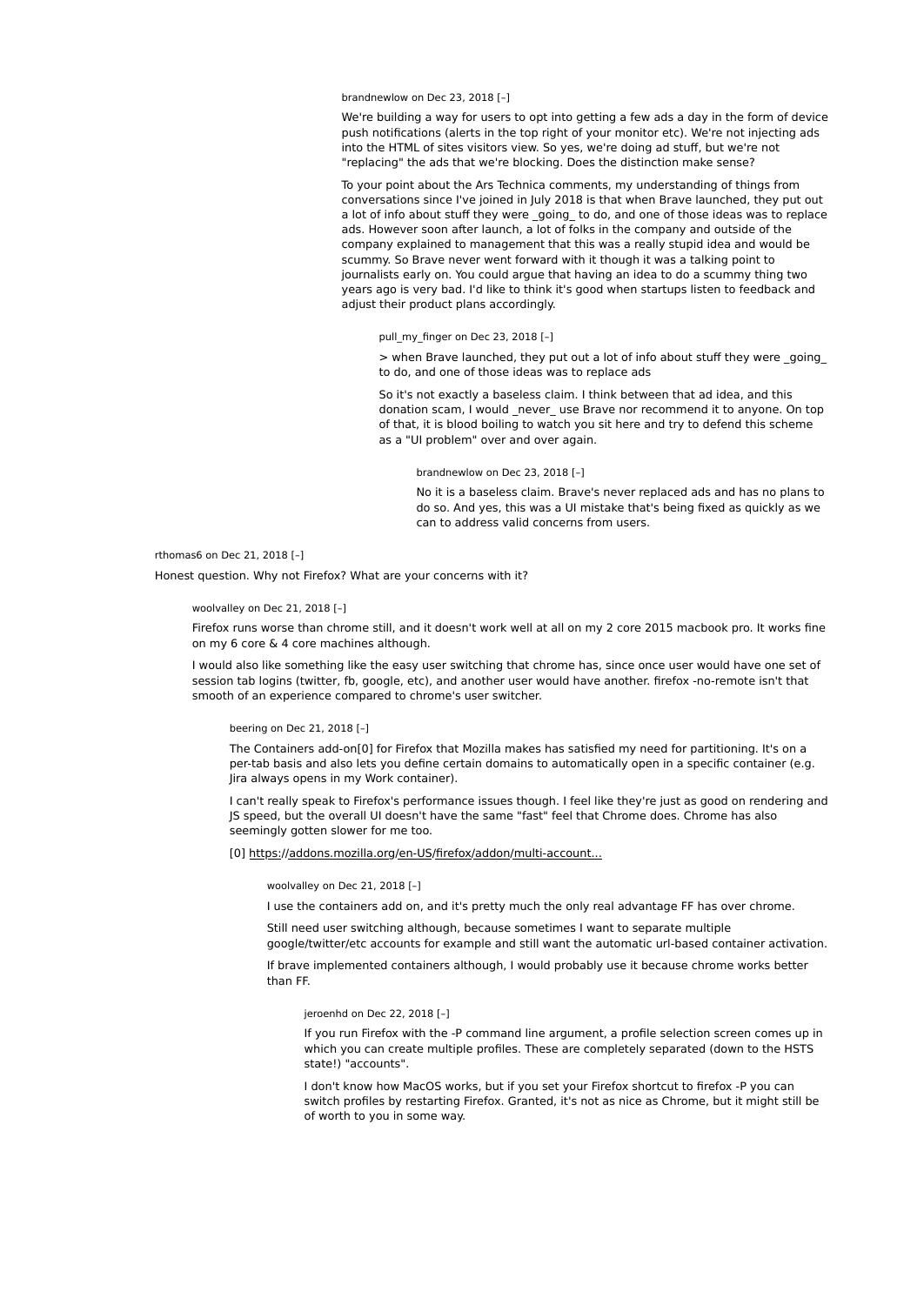woolvalley on Dec 22, 2018 [–]

I know about the -P command, that is why I was referencing the -no-remote option ;) Firefox has multi-user, it's just janky.

You have to double click on your special shortcut with the command line option, and if some other program tries to open a url with firefox as the default browser with the -no-remote / -P command, then it will just not work if you have all users open.

While with chrome it's 2 clicks away and no edge cases making other apps opening urls not work.

subway on Dec 21, 2018 [–]

Every time the containers add-on gets updated, it forgets all your preferences.

bichiliad on Dec 21, 2018 [–]

I've been using containers for some time now (probably since not long after it was announced) to keep my twitter accounts separate, and I've never had to reset or update my preferences.

subway on Dec 21, 2018 [–]

On at least 3 separate occasions now I've gone to open a container tab, and found that I was back to the default set of (Work, Personal, Shopping, I think). Even better is when this happens, it also resets the count on how many container tabs you've opened, so near the end of the day I'll go to shift containers and get blocked by a "Congrats! You've opened 100 container tabs!" that needs to be dismissed.

#### logic on Dec 21, 2018 [–]

This has happened to me several times as well. I use them with the temporary container tabs add-on (so, short-lived containers by default, plus a selection of specific sites that I retain information for, with strict cross-domain isolation), and let me tell you, losing that configuration is *painful* after setting it up.

The fact that you can't sync container configuration between devices is also a huge pain point, when you have a nontrivial setup.

I still use them, but I accept that I'm going to endure some pain now and then; I can't recommend Firefox containers to people who just want to get work done right now.

sftwds on Dec 21, 2018 [–]

Really? Is that a known issue? I haven't experienced that and I've been using containers on Firefox since they were introduced.

jonahhorowitz on Dec 21, 2018 [–]

I've been running Firefox Nightly, and it's way faster.

monochromatic on Dec 21, 2018 [–]

Strange. Firefox seems to run just as well as Chrome for me nowadays (on Windows though).

rchaud on Dec 21, 2018 [–]

Firefox absolutely sucks on Android. It's fine on Mac OS, but it is so much slower than Brave (Chromium based) and Chrome itself, that it becomes irritating to use. That being said, it does support extensions like Ublock Origin and Ghostery.

Mobile Chrome means zero extensions and ad hell, so Brave it is. Same Chrome engine and UI (swipeable tabs is something I miss in Firefox Android) and adblocking.

zamalek on Dec 21, 2018 [–]

> Firefox absolutely sucks on Android.

Have you tried it lately? I agree that it used to, but it has improved vastly. It's my daily driver now.

pedrocx486 on Dec 21, 2018 [–]

I did, tried it for a week, honestly the scrolling still feels horrible when compared to Chrome.

sombremesa on Dec 22, 2018 [–]

Agreed that scrolling is still janky, but the syncing of prefs (especially add-ons) is well worth it, imo.

Heck, even just the one add-on that lets you sleep your phone while a YouTube video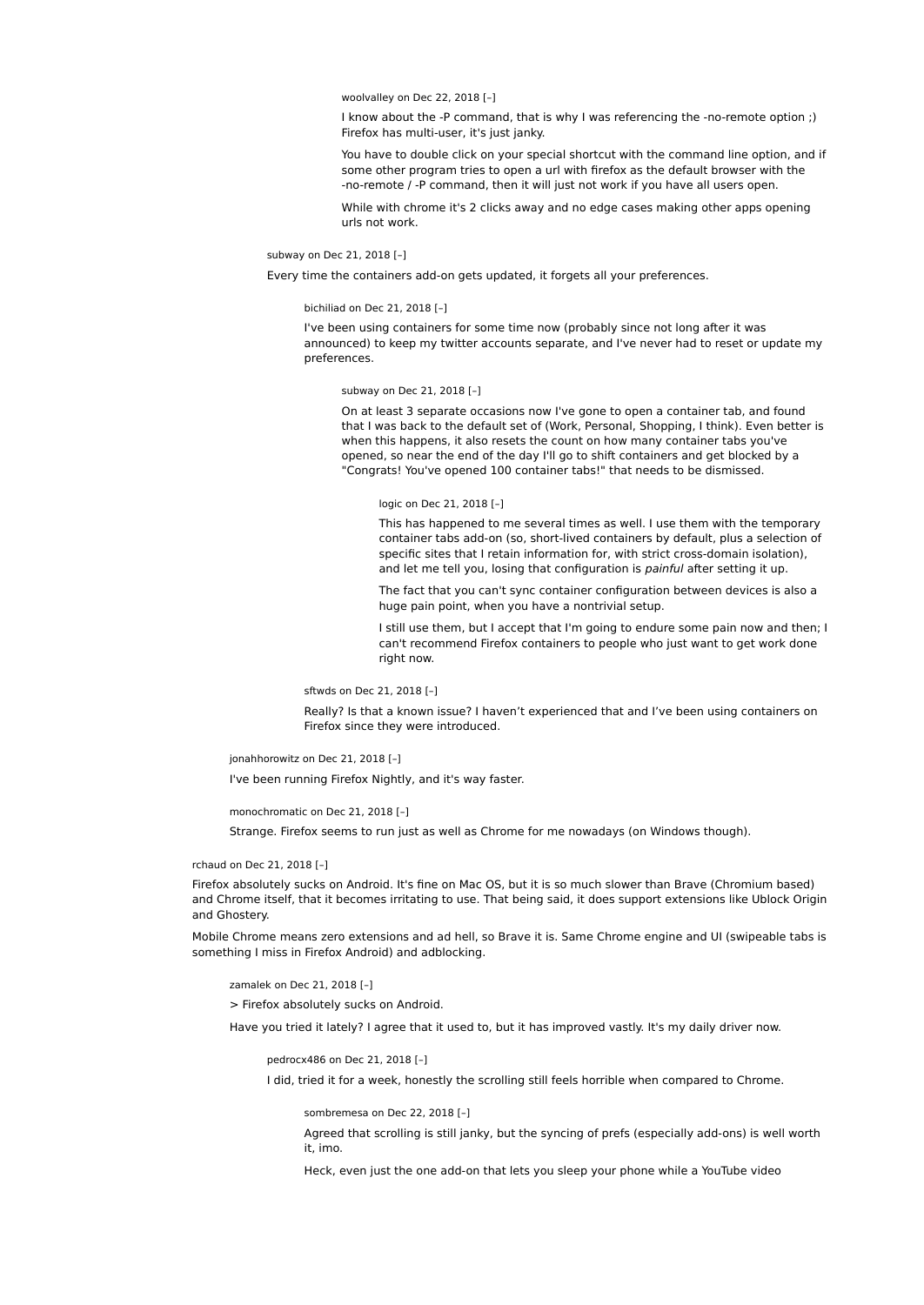continues playing is well worth using Firefox. Such a basic functionality isn't enough reason to get YouTube Red.

And then, you have add-ons like ublock origin that give you the Brave-like functionality without all this brouhaha.

zamalek on Dec 22, 2018 [–]

I absolutely agree with that, scrolling feels really janky but I did get used to it.

driverdan on Dec 22, 2018 [–]

Do you have old hardware? I use Firefox on my Pixel 2 and it's great, especially with ad blocking.

jammygit on Dec 21, 2018 [–]

I'm using Firefox right now om android and its a nice experience. Chrome variants are smoother scrolling I guess but the sync is sure nice in Firefox.

aphextron on Dec 21, 2018 [–]

I've tried over and over for decades to like Firefox, but I just don't. I can't say it's a rational decision entirely. But beyond that, I just think that Mozilla's motives can't really be trusted at face value with the amount of revenue they have these days, and their whole profile sync service. It just comes down to incentives, and any company which collects any kind of data has the incentive to profit at our expense regardless of ideology. Especially where people's salaries could depend on it.

asadotzler on Dec 21, 2018 [–]

What about the whole profile sync service? It's designed to be privacy preserving by encrypting everything locally with a key only you have. https://hacks.mozilla.org/2018/11/firefox-sync-privacy/

#### reidrac on Dec 21, 2018 [–]

Sorry if I misunderstood you, but you said you were using Brave. Perhaps you should review how you evaluate the products you use because your record isn't great.

If you were wrong about Brave, your concerns about Firefox and Mozilla could be wrong as well.

ceejayoz on Dec 21, 2018 [–]

What about the profile sync service can't be trusted?

It's end-to-end encrypted. Mozilla doesn't have the keys.

aphextron on Dec 21, 2018 [–]

It's just an attack vector I wish didn't exist at all. There's also metadata. Sure Mozilla doesn't have your passwords, but they know who you have passwords with. That creeps me out.

There's nothing wrong with the all-purpose heavily featured approach of stuff like Chrome and Firefox, and I get that other people like Sync, I just really wish there was a totally stripped down basic internet browser I could trust.

jlg23 on Dec 21, 2018 [–]

>Sure Mozilla doesn't have your passwords, but they know who you have passwords with.

Do they? I just skimmed the source and could not find anything that hints at that (and implementing it the way you said it is makes for much more complex code..)

geofft on Dec 21, 2018 [–]

I just don't enable it. It's not on by default.

For the average user—think your uncle who's about to ask you tech support questions this weekend—using Firefox Sync is way better for their privacy and security than reusing the same password everywhere. And for those of us who have and use password managers, Firefox Sync is not on by default—unlike Brave's attention-tracking or Chrome's Google logins.

danso on Dec 21, 2018 [–]

Isn't profile sync opt-in?

jlg23 on Dec 21, 2018 [–]

"Face value"? Try "source value".

What exactly is your problem with an opt-in service?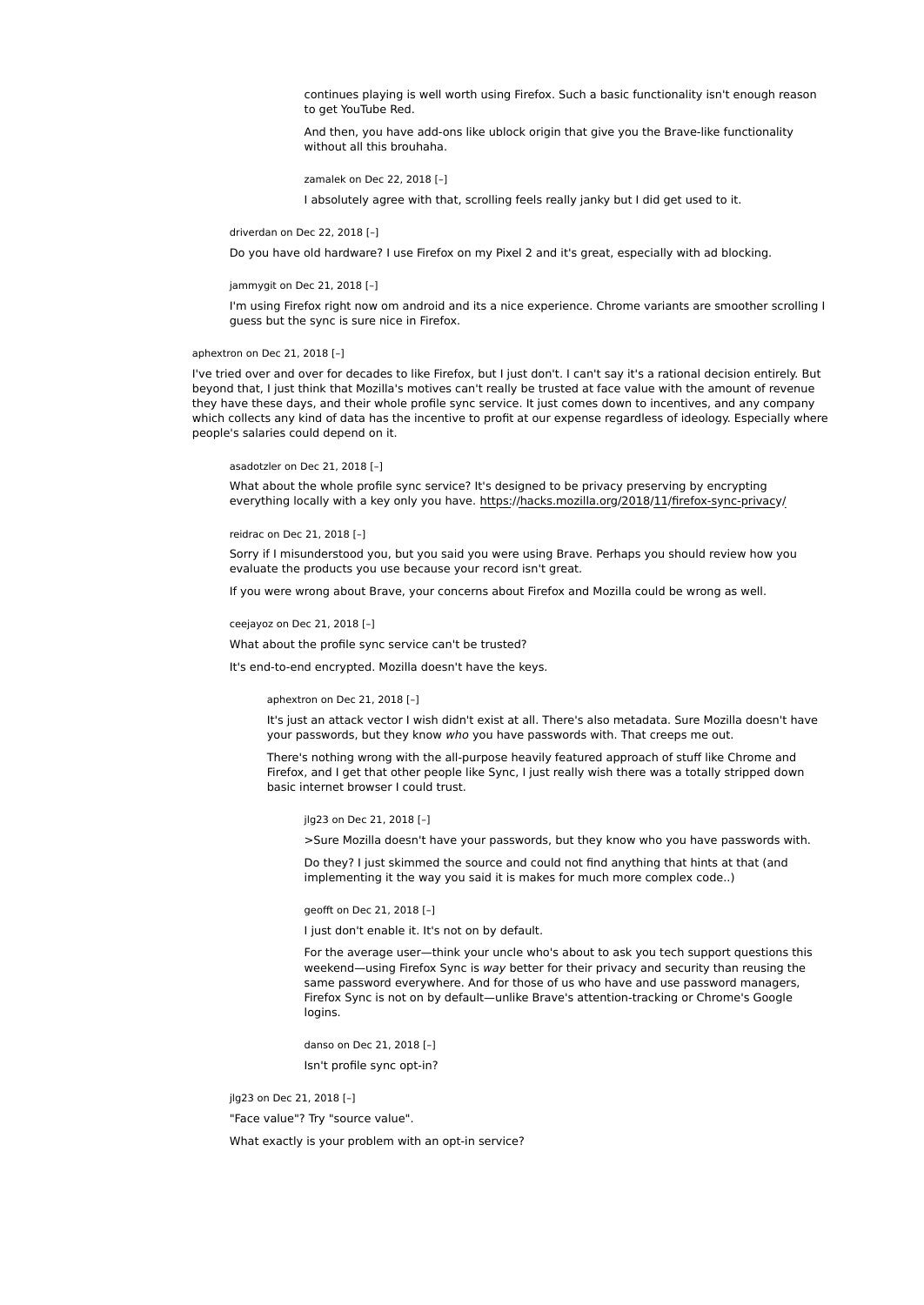gaadd33 on Dec 21, 2018 [–]

Is Mozilla run that lean even with >\$500M in revenue?

danso on Dec 21, 2018 [–]

The majority of that funding seems to come from royalties (\$504M of \$520M) [0]. What would be the leaner way of collecting those royalties?

[0] https://www.mozilla.org/en-US/foundation/annualreport/2016/

notyourwork on Dec 21, 2018 [–]

If we didn't do business with any company that was run inefficiently we would not do business with a lot of places. I'm not sure how the efficiency of the business is entirely coupled to whether or not the product is usable and meets user needs in ways that other competing products cannot.

\_corym on Dec 21, 2018 [–]

Brave is completely open source and the ads are opt-in.

# https://github.com/brave/brave-browser https://github.com/brave-intl

You're right the business model is advertising, very similar to Google. However the key difference is that they're trying to enable ads in a way that is privacy focused. They don't let websites track you. The whole point is that there are client-side algorithms that decide what advertisements to serve you.

colordrops on Dec 21, 2018 [–]

Brave is open source where Vivaldi is not. Vivaldi seems to have some performance issues as well.

Aren't the Brave ads opt-in?

brandnewlow on Dec 21, 2018 [–]

Brave ads will be 100% opt-in.

jessaustin on Dec 21, 2018 [–]

That's not exactly symmetric with the policy for creators... You guys screwed up on this issue, and you need to stop everything else you're doing until you figure out how you're going to fix the screw-up and apologize. Until then, posting here is not helping your brand image. Maybe if you don't understand what you're doing wrong you could re-read this thread until you do, but really you should just hire a CPA. A bank is not allowed to commingle deposits with its own funds. You should not keep money that is intended for creators.

Sephr on Dec 21, 2018 [–] "Will be" or "are"?

> imustbeevil on Dec 21, 2018 [–] "Will be", as in, "are not".

> > pedrocx486 on Dec 21, 2018 [–]

I have Brave installed on my work machine, it's opt-in... I don't have it activated and never even clicked the Ads button. It even shows as disabled in the settings.

brandnewlow on Dec 22, 2018 [–]

I used "will be" because the product has not actually been launched yet in a release version of Brave.

adjagu on Dec 21, 2018 [–]

Have you checked out Ungoogled Chromium? Link to their GitHub: https://github.com/Eloston/ungoogled-chromium

aphextron on Dec 21, 2018 [–]

I have, and it's great. But it just comes down to trust. At the end of the day you are still trusting some random internet person to distribute the binaries. I don't want to have to build from source just to be able to trust my browser.

# rhlsthrm on Dec 23, 2018 [–]

Honestly, if you're running a Mac, your rationale seems to point to using Safari as your browser. I had a similar thought process as you, and Apple's incentives as a company seem to align best with mine. Apple's incentive with Safari is to make your user experience of running on Apple products better, to keep you in the ecosystem. Apple has taken a hard stance on exposing, collecting, and sharing user data, and although some of their AI suffers from this (i.e. Siri), their stance is something I can get behind.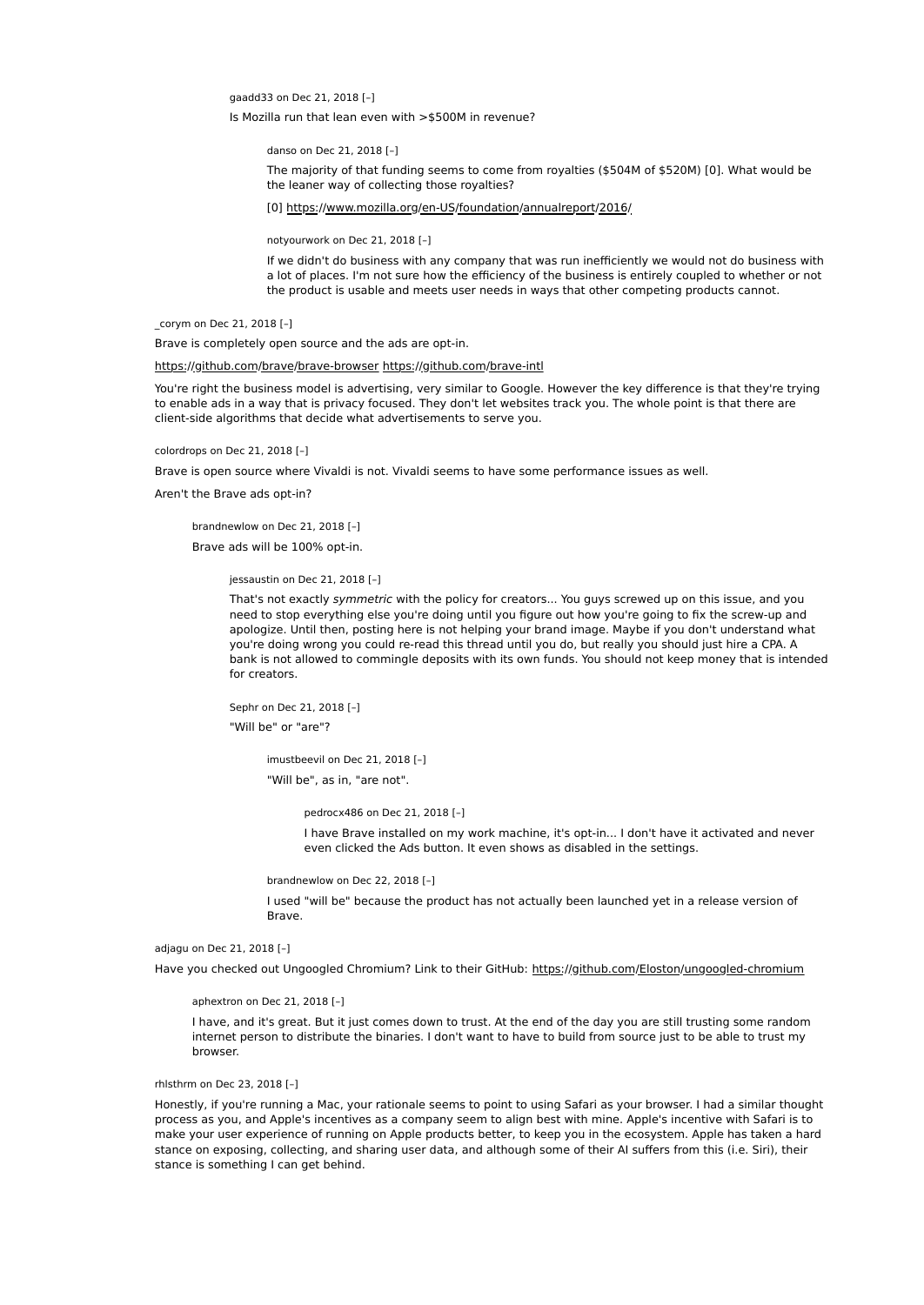Apple seems like the only company that builds a browser that is not incentivized to collect ad revenue. I've been using Safari for everything for the past few weeks, and really liking it. The performance on Apple hardware seems better too, and there are some cool Apple ecosystem features built in. I'm a web developer so there are certain things I still need Chrome for, but in those cases I fire up a single Chrome tab and use Safari for everything else.

### anonytrary on Dec 21, 2018 [–]

I noticed that, too. I tried to use Brave on mobile, and it ran about 5 times slower than Chrome. It's just not worth switching from Chrome IMHO.

### rchaud on Dec 21, 2018 [–]

Exact opposite experience. I use Brave as my default Android browser specifically beacuse it's fast like Chrome, but without the ads. At work, I don't mind using a non-adblocked PC, but mobile ads are a special kind of hell.

### EastSmith on Dec 21, 2018 [-]

de-Googled Chromium from an entity we trust is key here. Google and Microsoft are not trustworthy. The cool company of the day is not trustworthy in the long run, agreed. The only entity I know that I trust is Mozilla.

I am backing Mozilla each year with small donations and yet I am not using Firefox. I tried many times and I always return to Chromium (Brave on mobile and Chrome on Desktop).

So my solution is for Mozilla to fork Chromium and see what happens.

hackcasual on Dec 21, 2018 [–]

What about plain Chromium?

# russdpale on Dec 21, 2018 [–]

take a look at ungoogle chrome if you are on mac or linux. https://github.com/Eloston/ungoogled-chromium

Not sure why you don't like Brave? You can turn off all of the crypto currency and advertising stuff. I think its a good idea personally. What is the problem in usurping googles ad business, exactly?

DavideNL on Dec 21, 2018 [–]

I've read un-googled chromium is often behind/not up to date with the latest Chromium release/updates (which makes it not secure).

Source: https://github.com/privacytoolsIO/privacytools.io/issues/274...

i found that post because the un-googled chromium author linked to it here: https://github.com/Eloston /ungoogled-chromium/issues/640#iss...

# jacques chester on Dec 21, 2018 [-]

> they said "we'll see what we can do" and that "refunds are impossible".

If a judge finds they've established themselves as a trustee, this argument won't fly. In fact it will make a quite spectacular and expensive thudding sound.

The trustee-beneficiary relationship arises from the situation and does not require a contract to be formed. If you are the legal owner of assets "for the benefit of" someone else, congratulations, you are probably a trustee.

### Why does this matter?

Because trusteeship comes with a fiduciary duty. Fiduciary duty is a heavy burden. If it's applied to Brave it will create merry havoc: a pile of money that they cannot touch, under any circumstances. A pile of money that they must return, if it cannot be forwarded to the intended recipient. A pile of money that cannot be mixed with anything else in any way. The requirement to put the interests of the beneficiary ahead of their own. And on and on.

It's an attempt to be clever at marketing, to create an incentive to sign up. But as a legal situation it's a swamp full of unstable turd grenades.

... of course, I am not a lawyer and this is not legal advice. Maybe Brave found a friendly jurisdiction or a quirk in trusts law that they can squeeze through. But given the history of startups wishing that law doesn't real, I kinda doubt it.

#### jacques\_chester on Dec 21, 2018 [-]

By way of disclaimer, I've watched this segment for years because I've sometimes intended to enter it myself on a similar-but-not-identical business model. But being aware of the concept of a trust, I've avoided this idea entirely and watched previous failed attempts (eg Readability) with great interest.

#### jacques\_chester on Dec 23, 2018 [-]

Bonus round: https://twitter.com/BrendanEich/status/1076198964607610880

#### Brave

1. Collects tokens from User A for the benefit of Website B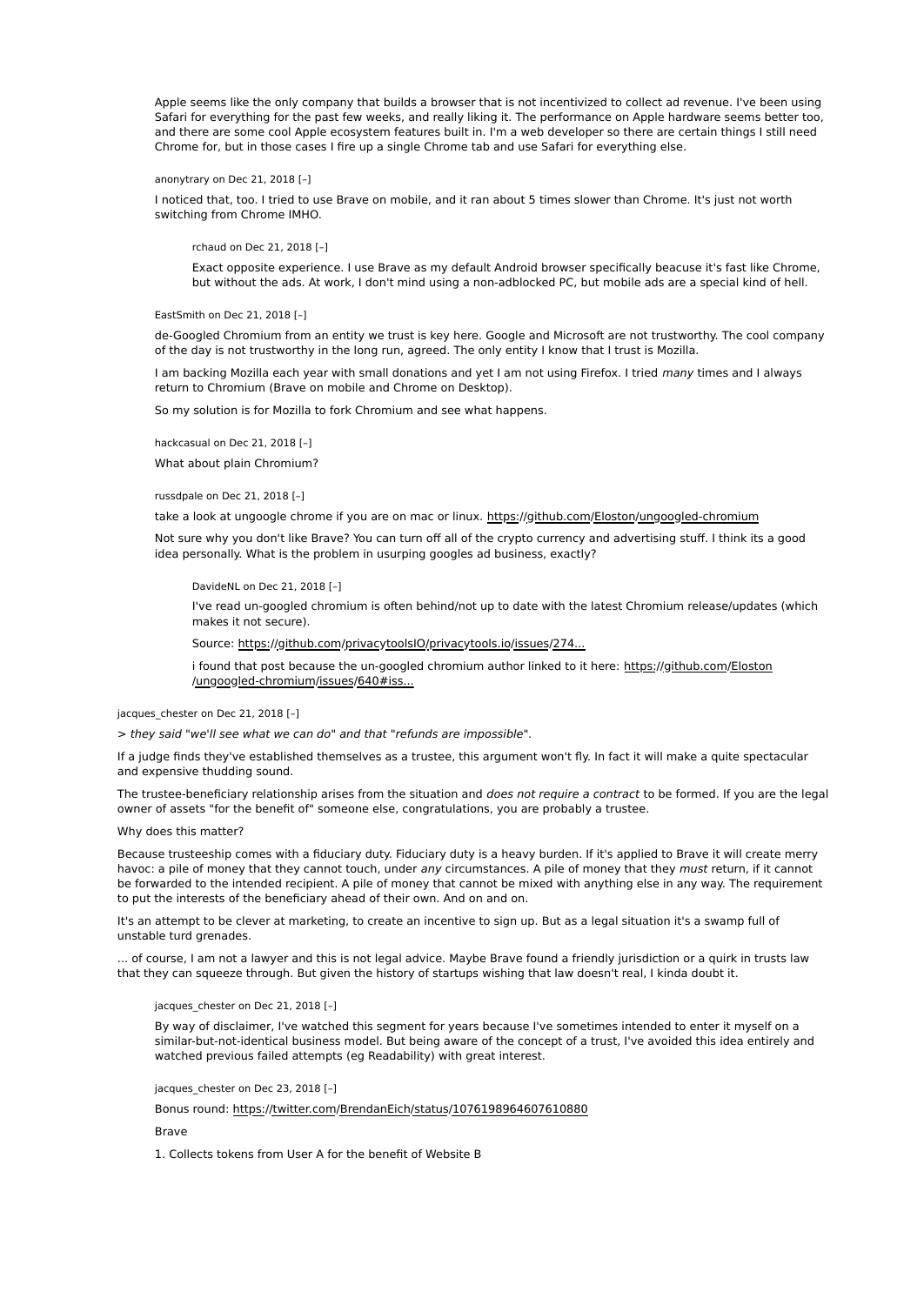2. By design, loses track of who gave them which tokens

3. But somehow does not lose track of the tokens when it's time to put them into their own general ledger

4. Which they say they will do, mingling what are probably funds from constructive trusts into their own funds.

"Oh but it's OK!", comes the counterargument, "Our Terms of Service allow us to do this". The problem is that Terms of Service can say anything, you can sign a contract for anything, and still wind up as a trustee for a trust you created through your actions. And one thing that a trustee will be completely buggered by is appropriating trust assets for their own use. It's the kind of thing that the legal system enthusiastically tries to convert into glowing craters.

This whole scene is going to be extensively carpet bombed with popcorn, as a legal situation it is shaping up as disaster heaped high on hilarity.

Again: I am not a lawyer, but in Brave's position I would be looking for some.

plusCubed on Dec 21, 2018 [–]

Edit: title was changed, I am not Tom Scott

I am not too familiar with how Brave and BAT (Brave Attention Token), so please chime in. Here's how Brave describes the BAT YouTube donations system: https://basicattentiontoken.org/brave-expands-basic-attentio...

From my understanding, users of the Brave Browser select which YouTubers to donate to, but they don't know whether the channels have opted in to receive donations? What does Brave do with unclaimed donations? Someone pointed out this concern in an earlier submission: https://news.ycombinator.com/item?id=15730661

Furthermore, OP said that they might not be following GDPR due to collection of YouTuber data (to assign donations). IANAL, anyone know how compliant this is?

### ecp9 on Dec 21, 2018 [–]

This is so weird, I keep meaning to check out the brave browser but knowing it's tied into cryptocoin nonsense drops my interest level to zero.

#### rchaud on Dec 21, 2018 [–]

I agree, this is a terrible look for the company. They need to apologize, suspend the service and be honest with users about how this works, before announcing a reboot.

That being said, I've been using Brave on Android since early 2017, and it's been great. I don't think the BAT stuff is in the mobile version, but I did see it on the desktop Windows version recently.

#### brandnewlow on Dec 21, 2018 [–]

I work at Brave. Tips to un-verified publishers sit in escrow for the creator to claim.

IANAL but GDPR refers to personal data collected from users. The only "Youtuber data" being "used" here is publicly gettable data from the Youtuber's channel.

### detaro on Dec 21, 2018 [–]

I quote your own terms of service:

For each Publisher URL receiving votes during a Calculation Period that is not a Brave Publisher by the end of that Calculation Period, the BAT corresponding to its votes will not be distributed at the end of that Calculation Period, and will instead be held in an Uphold omnibus wallet for no less than ninety (90) days thereafter. At that time, the undistributed BAT may be sent to Company's user growth pool, which is a pool of BAT that Company administers to incentivize use of the Platform [..] Publisher Contributions will be calculated solely based on our accounting. Solely as a cost-recovery measure, we may allocate a certain amount of BAT contributed by Brave Contributors each Calculation Period toward our reasonable expenses incurred in facilitating Publisher Contributions. (https://basicattentiontoken.org/contributor-terms-of-service... section 4 "contributions")

Sounds very much like "we can redirect this from escrow if we want to".

uberman on Dec 21, 2018 [–] Sounds very clearly like "scam" as well!

#### detaro on Dec 21, 2018 [–]

To be fair, it's entirely possible they're not actually making use of that, or only in very limited circumstances, and it's less "how can we trick people" and more "we didn't really think about what that looks like, because we know we are the good guys", and given their anonymous design they need some out if they don't want to be stuck responsible for funds for eternity. If it's the latter, they're now finding out that especially in combination with the deceptive UI it really looks bad.

And even without the clause, if they truly held it in escrow forever, taking money unasked without a way of returning it, is still a bad thing. Given this isn't the first "support creators" app doing this and getting publicly shamed for it, I have no idea how that went through.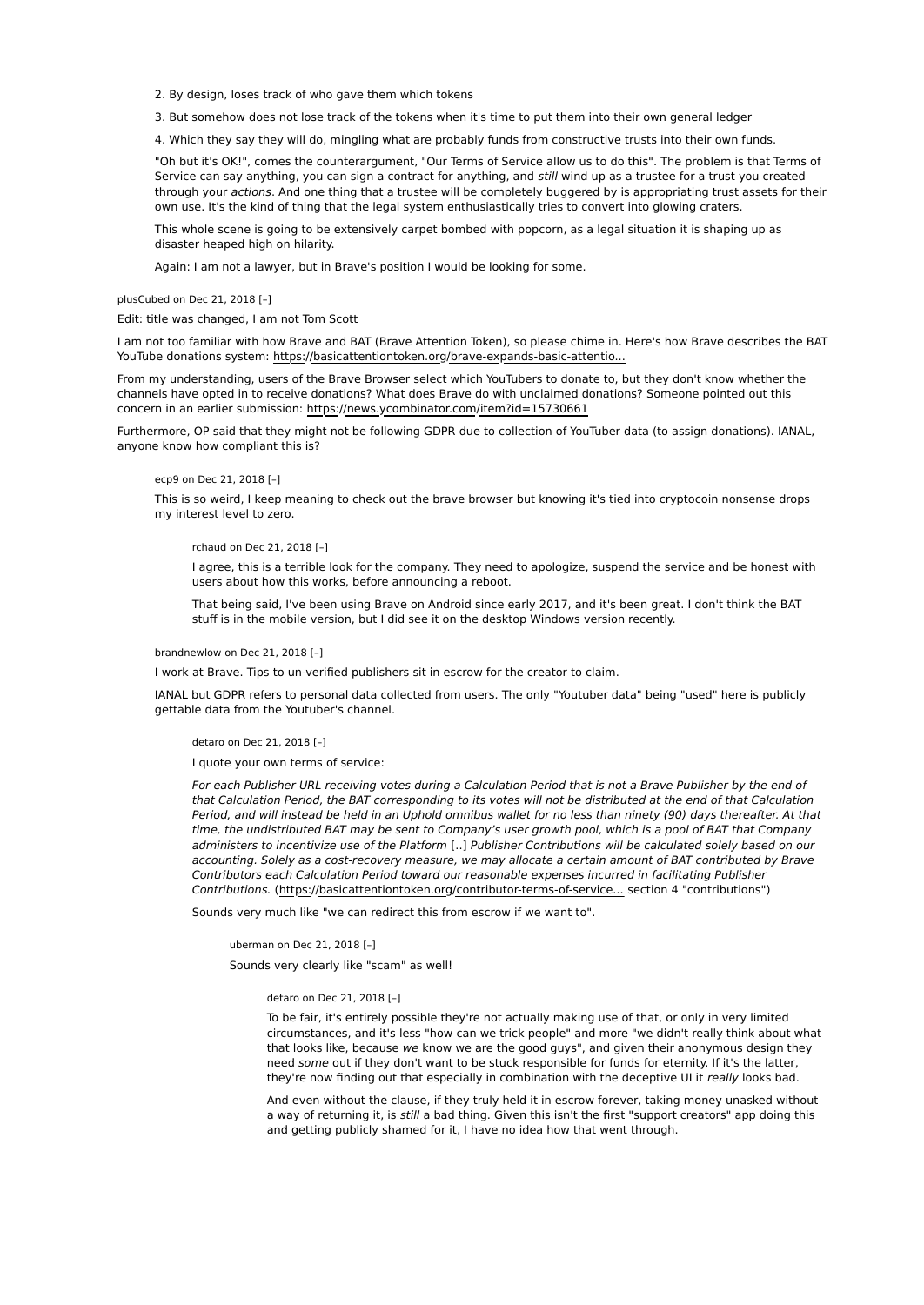### brandnewlow on Dec 22, 2018 [–]

That's a pretty accurate read on things. We've never actually recycled any funds and also hadn't considered that many creators would interpret our UI/UX as "solicitation" vs. "letting a user do a thing they want to do in our browser."

In any event, the confusion is our fault and we're working on updating the UI and language to be clear based on all the feedback we've gotten.

#### ubernostrum on Dec 22, 2018 [–]

How about instead you shut this off and rebuild it to be explicitly opt-in only?

Or, better for you personally: how about you hand in your resignation and retain an attorney?

Here's the thing: people who get away with this type of thing (sorry, "exciting and new crowdfunding option for creators", or whatever y'all prefer to call it) tend to get away with it only for as long as the targets of their "fundraising" are small-time creators who don't have the resources to pursue action against it. But sooner or later, even if only by accident, Brave's going to impersonate (sorry, "offer exciting crowdfunding options on behalf of") some entity that has resources, including lawyers, and it's going to end badly.

When that happens, a possible outcome is that they will suddenly "discover" all your statements on their behalf in this thread, and that's when it will end badly for you. Oh, that wasn't our position at all, oh, he wasn't authorized to speak like that on our behalf, oh, that's definitely not what we intended, we'll take action immediately to remedy that! The absolute best outcome of that for you is you get fired for cause. The worst outcomes involve you becoming the target of multiple legal actions.

I'm not an attorney and I'm not giving you legal advice. I will give you sincere personal advice: resign, hire an attorney. Find another job working somewhere that poses less of a threat to you.

As to why people will come after you, let me count the ways:

I know people who blog or create YouTube videos or whatever and are very careful not to monetize, because they're disabled and can't work but still need something to fill their days. But disability benefits are means-tested and income streams are constantly investigated. If a benefits agency decides that your scheme is providing income to a disabled person, congratulations! You just cut off their income, and they probably never even knew you existed. That's bad.

I have worked with several open-source projects that rely heavily on donations to keep going. They all have prominent things on their websites directing people where to go to donate, but you'd like to hijack that and instead send people to something the project doesn't know about and may not be able to collect on (especially given how often you flush the "donations" and how many hoops it seems people have to jump through, which many commenters have identified as something that makes them think this is a scam). Congratulations, you just took resources away from the project. And, for projects which use nonprofit foundations to manage fundraising, you just created tax issues -- what happens when the taxman doesn't believe the "we didn't know about them raising money for us" story?

And round and round and round we go. You're going to be hurting those people to make money. If you have a moral compass, it should be pointing heavily toward getting the hell out of there, as soon as you can.

Plus, crypto in general is in weird legal space to begin with. Lots of people can't afford to have you dealing in potentially unregistered securities in their names and without their knowledge or consent. In the US that could easily lead to federal felonies for them, because of what you did.

So, look. I've seen this pattern again and again and again. What Brave is doing is not a new idea. It's widely, roundly, solidly despised, both because it's an unwarranted intrusion on other people and because it creates such nebulous but frightening potential consequences for them. I've also been waiting for one of these crypto "fundraising" operations to finally go far enough that someone (either an entity with good lawyers, or a regulator) bothers to turn them into a smoking hole in the ground as an example to others. Maybe that's the ultimate fate of Brave; if it is, I won't shed any tears.

### brandnewlow on Dec 23, 2018 [–]

You make a lot of great arguments against business practices we have no intention of pursuing. We shipped some poorly-considered UI, got a bunch of deserved flack for it, and are pushing up fixes swiftly (tomorrow). You can read about them here: https://brave.com/rewards-update/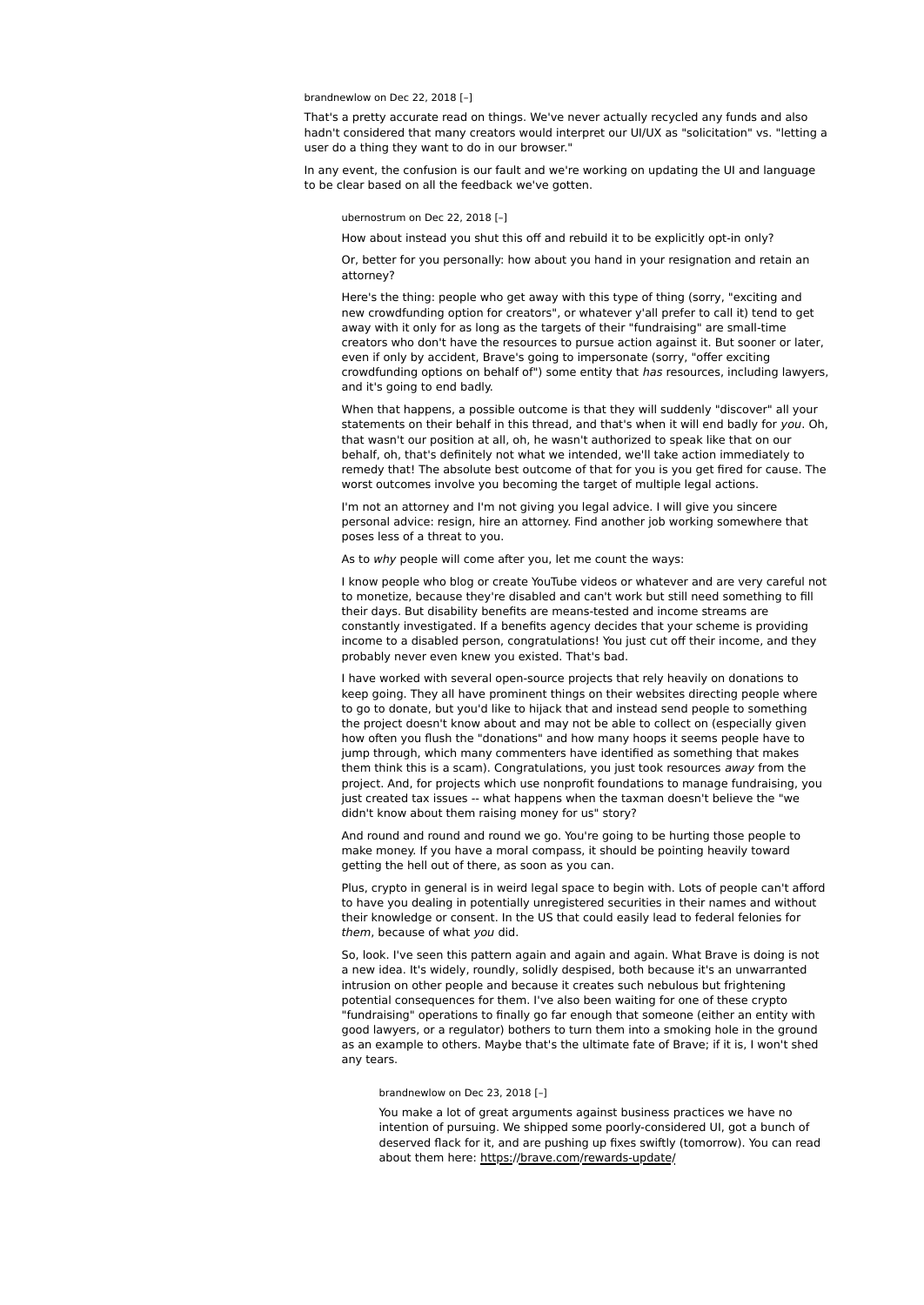Thanks for your passion for creators and for those of modest means and with disabilities. The internet is awesome in part because it's a place where everyone and anyone can contribute.

atomical on Dec 22, 2018 [–]

Everyone will be sued. That much is certain. However, executing machine learning in the browser to protect privacy is a step forward.

thinkmassive on Dec 21, 2018 [–]

Is this why they moved from using Bitcoin to their own BAT token?

#### rchaud on Dec 21, 2018 [–]

Tom Scott did not explicitly sign up for this service. Brave is not even telling users that Tom Scott is not signed up, and Brave has no automated way of contacting him to let him know that someone donated. The system is engineered to move the money towards Brave, with neither the benefactor nor the beneficiary being aware of that. How is that ethical?

ObsoleteNerd on Dec 21, 2018 [–]

I was interested in Brave after hearing it mentioned here a fair bit, for innovating new ways for creators to get paid... after this story though? Knowing they effectively scam users out of money under the pretense of it really being the creator? That's fraud as far as I'm concerned (maybe not legally, but to me it's a con, and scummy).

Interest has dropped to 0, and they go to my shitlist with all the other crytpo-scam stuff prevalent these days.

Edit: Now that I've seen the screenshots of just how blatantly Brave pretends the creator has a profile and actively set this up, this is absolutely fraud. From further down in the comments of OPs original link: https://twitter.com/ummjackson/status/1076221401353207808

brandnewlow on Dec 23, 2018 [–]

We agree the UI in that screenshot tells the wrong story. It doesn't represent what we're trying to do so we're shipping a bunch of changes tomorrow that we hope will fix things: https://brave.com /rewards-update/

We'd love another shot at winning your interest. Thanks for caring about finding new ways to get creators paid.

### throwaway12231 on Dec 22, 2018 [–]

I don't want to muddle into the legal discussion, but I would like to add that I've been a happy Brave user for several months and have never felt any misunderstanding about where my tips are going. It is very clear to me who is a -verified- publisher and who isn't one. It was also made clear to me that unverified publishers were getting their tips stored in escrow as a carrot to entice them to enroll. Since I obviously like this model as a Brave user, I am also pleased with this approach.

I'm kind of confused as to why everyone here is up in arms. The UI denotes whether a publisher is verified or not. I never believed that Brave was trying to mislead me to where my donations were going. This feels like a simple misunderstanding.

#### detaro on Dec 22, 2018 [–]

Can you show screenshots of that? What do the prompts from https://twitter.com/ummjackson /status/1076221401353207808 look like for a verified publisher?

kdbg on Dec 23, 2018 [–]

# http://se.ri0.us/2018-12-22-184516548-9adee.png

It has a pretty obvious mark under the name if they are verified.

pull\_my\_finger on Dec 23, 2018 [–]

Maybe instead there should be a big red "X" or something if they \_aren't\_ verified

#### kdbg on Dec 23, 2018 [–]

As an outsider I agree, and I think that would have headed off a lot of the complaints.

That said, I did ask the few people I know that have been using BAT. All three of them knew that there was a chance their tip wouldn't be received if it wasn't a verified user. So, from actual users, putting actual money into it, they understood how it worked.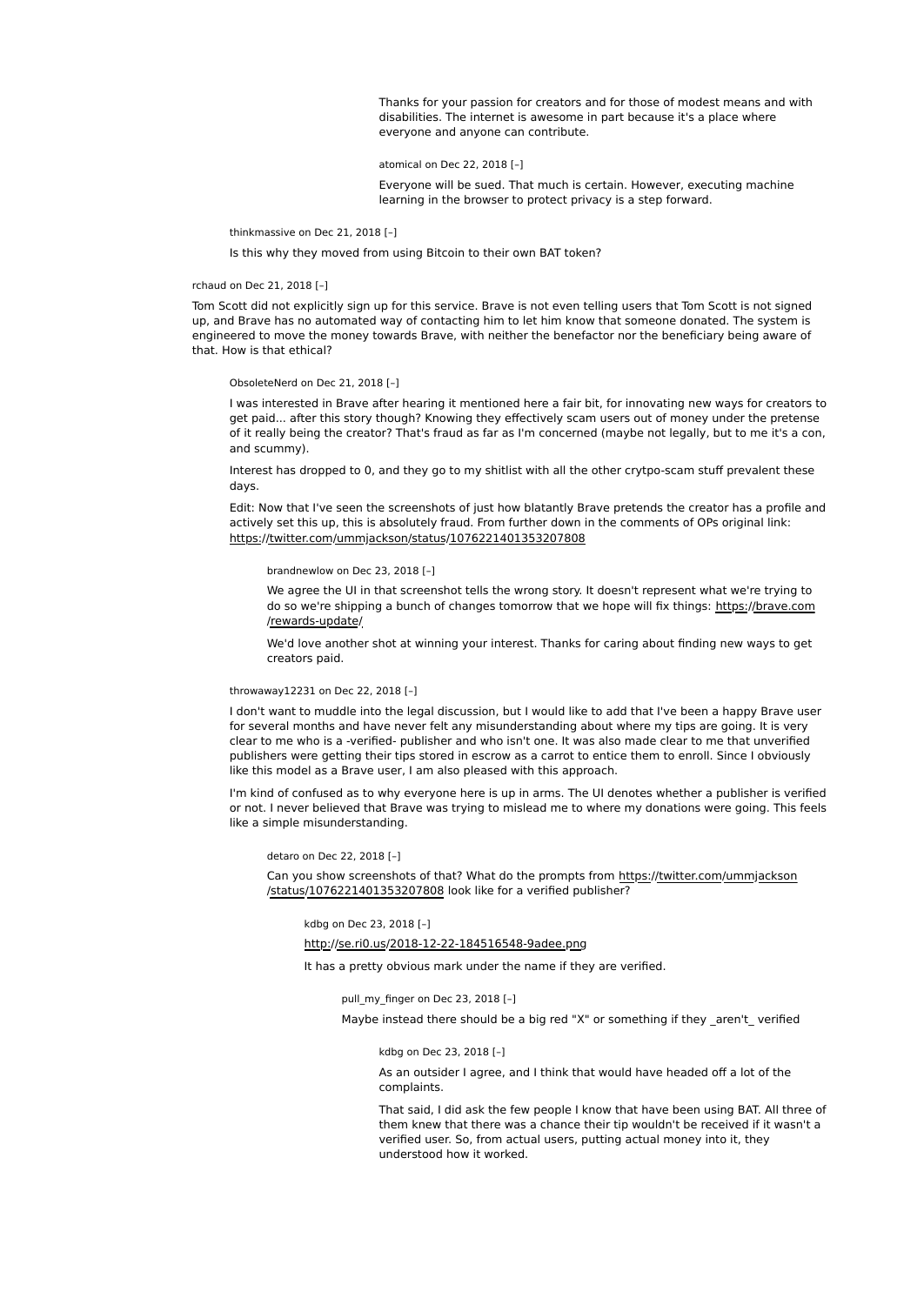Two of them specifically would only tip to verified accounts. The third said he saw it as an incentive to get the creators to join the platform, though he's also the most vocal and evangelistic about BAT.

kdbg on Dec 23, 2018 [–]

Just to kinda follow up, this is exactly what Brave has added.

It has a grayed out message and a link to learn more about what happens to unclaimed funds: http://se.ri0.us/2018-12-23-170628027-eb454.png

detaro on Dec 25, 2018 [–] Thanks for sharing the screenshots!

imtringued on Dec 22, 2018 [–]

Probably something like this... https://twitter.com/JTremback/status/1076213808706641925

brandnewlow on Dec 23, 2018 [–]

We're shipping a bunch of fixes tomorrow that will (we hope) dramatically improve this: https://brave.com/rewards-update/

rsynnott on Dec 23, 2018 [–]

This... doesn't seem like much of an improvement?

"Not yet verified" would, I think, imply to many people that they will in the natural course of things be verified, and perhaps even that they've asked to be verified.

It would be better to say "Bla is not a user and will not get the money you donate now, and quite possibly not ever", or similar wording. Or just (and this is, er, the obvious approach) not allow this at all for people who haven't asked for it.

brandnewlow on Dec 23, 2018 [–]

This was not our intent. We're shipping a bunch of changes tomorrow that we hope fix this: https://brave.com/rewards-update/

dragonwriter on Dec 22, 2018 [–]

> IANAL but GDPR refers to personal data collected from users.

No, it addresses the collection and processing of personal data no matter where it is collected from.

> The only "Youtuber data" being "used" here is publicly gettable data from the Youtuber's channel.

Which is personal data that YouTube has collected or created associated with services they are providing to the user. They are responsible for their collection and use of it, but that doesn't authorize third-party collection and use of it under the GDPR. Particularly, the GDPR definition of personal data subject to the rules it imposes does not exclude information which is "publicly gettable" from some other party than the subject.

# AnabeeKnox on Dec 21, 2018 [–]

Search on this page for the word "fraud". Here's what I'd do in your position: remove anything on the internet which personally identifies you as an employee of your company. Nobody knows what is going to happen next, but be prepared for it.

CryptoPunk on Dec 21, 2018 [–]

There is zero chance an employee is going to get in trouble because a browser company they worked for collected funds in an escrow account to be released in the event that an intended recipient signs up.

ubernostrum on Dec 22, 2018 [–]

There is a non-zero chance that a company in legal trouble will suddenly decide an employee wasn't authorized to speak on their behalf and so clearly misrepresent their perfectly legal and honest intentions, and throw that employee under a bus.

Best thing to avoid that, as I said in another comment, is to quit and get a lawyer.

thinkmassive on Dec 21, 2018 [–]

Might want to hold off until we see what legal discovery turns up in chat logs, emails, etc

jacques chester on Dec 21, 2018 [-]

Incidentally, a reminder: pre-emptively destroying records under the apprehension that you might be served with a lawsuit is A Bad Idea.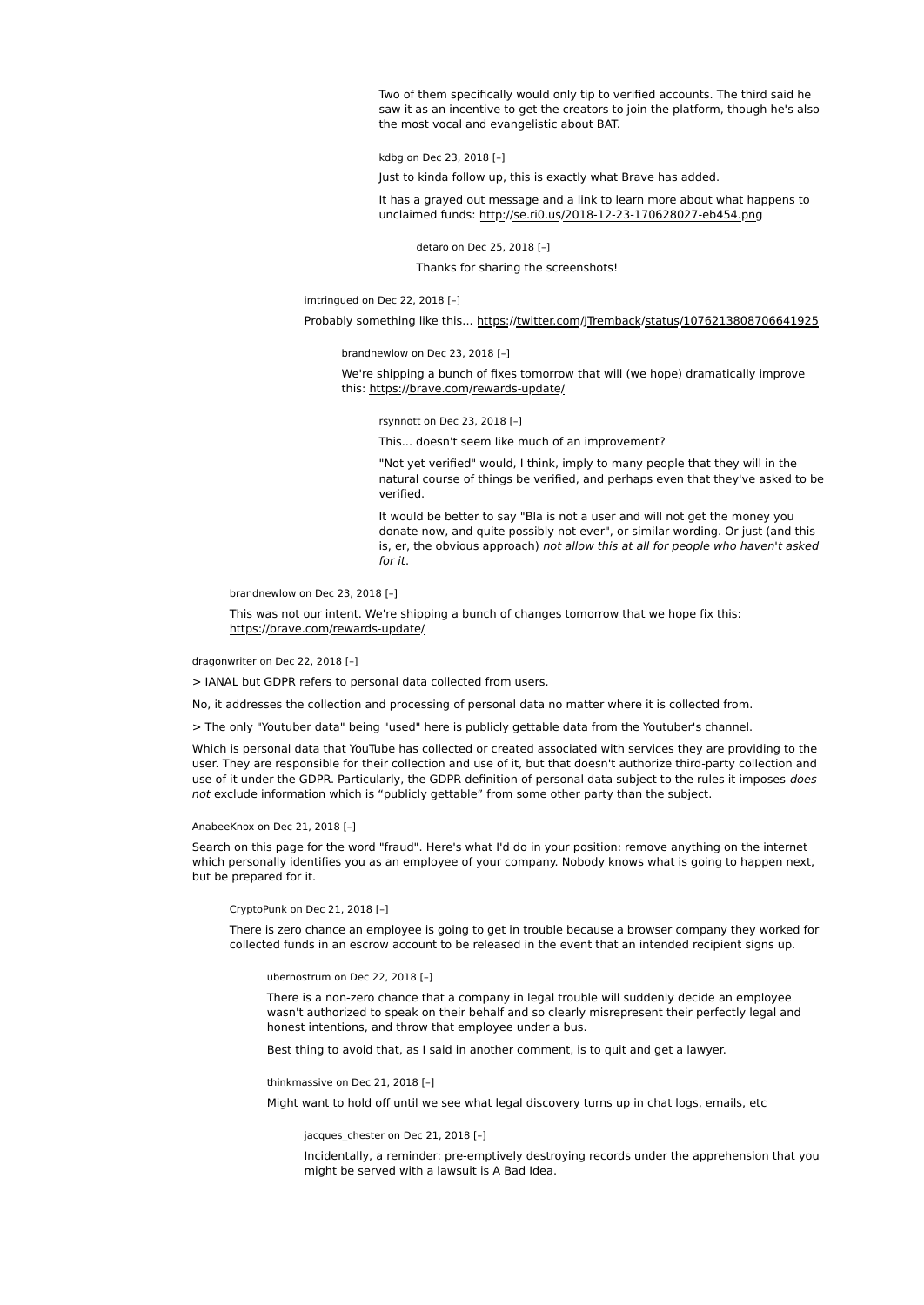jblow on Dec 22, 2018 [–]

I would think twice about hiring someone if their previous place of work was a scam company, at least because it tells me something about that person's ethical compass.

Obi Juan Kenobi on Dec 22, 2018 [-]

He calls himself VC, so he may be more liable than you think.

Doctor\_Fegg on Dec 22, 2018 [–]

> IANAL

In that case, get your lawyer to google "passing off". Just because a photo is publically gettable doesn't mean you have carte blanche to do what the hell you want with it.

asadotzler on Dec 22, 2018 [–]

Every escrow I've ever come across had the agreement of both parties. This one does not.

SheinhardtWigCo on Dec 21, 2018 [–]

Brave is a web browser that takes your money and claims to pay out to your favorite websites and content creators, but in most cases actually pays into a "user growth pool" that funds pyramid-shaped marketing (paying users to use the browser) and referral programs for partner content creators. How is that not fraud?

davidgerard on Dec 21, 2018 [–]

> How is that not fraud?

The answer appears to be "technically", and "sue if you think you're big enough".

jblow on Dec 22, 2018 [–]

I would be interested in suing them if they have a page up for me. How do I tell if they do?

ivank on Dec 22, 2018 [–]

It looks like an in-browser thing:

https://ludios.org/tmp/jon\_blow-fs8.png

https://ludios.org/tmp/jon\_blow2-fs8.png

brandnewlow on Dec 23, 2018 [–]

We're shipping changes tomorrow that will fix the problems with these overlays to make it clear unverified creators are not part of Brave Rewards and won't be receiving tips directly. You can read about them here: https://brave.com/rewards-update/

brandnewlow on Dec 23, 2018 [–]

We don't publish pages for creators at all. We did ship bad UI in our browser that didn't make it clear to opted in users that non-verified creators like yourself aren't part of Brave Rewards.

We're pushing up fixes tomorrow that (we hope) make it a lot clearer: https://brave.com/rewards-update/

(Sidenote: Thank you for the Hedge Maze puzzles in the Keep. They were a gaming highlight for me last year.)

atomical on Dec 22, 2018 [–] Is it okay if I tip you some BATs?

matt4077 on Dec 21, 2018 [–]

Fraud is a criminal offense. It needs a prosecutor, not a plaintiff.

nradov on Dec 21, 2018 [–]

In the US legal system there are both criminal and civil forms of fraud. A plaintiff can sue for fraud in civil court, seeking damages or specific performance.

anticensor on Dec 22, 2018 [–]

Really? In Europe, if an offense has both civil and criminal forms, criminal courts are authorised for both forms of said offense, difference lying in procedure instead.

nradov on Dec 22, 2018 [–]

Yes really. I doubt that applies to all countries in Europe. The UK legal system is similar to the American one.